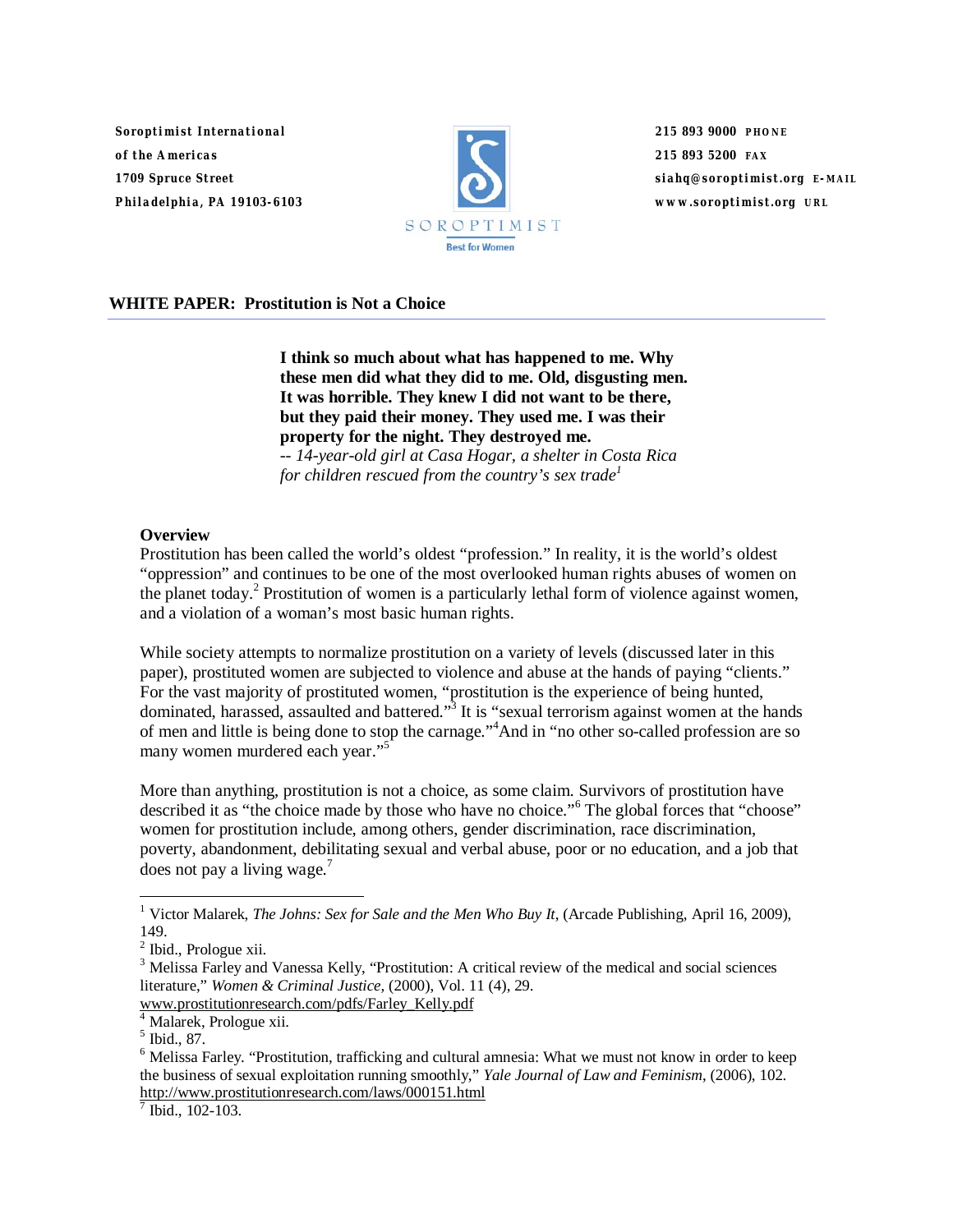Regardless of the reasons for prostitution, or physical location (strip club, massage parlor, brothel, street, escort/home/hotel), prostitution is extremely dangerous, both psychologically and physically to women. And it all starts with the buyer. Therefore, prostitution must be exposed for what it really is—a "male social system in place to ensure the satisfaction of male demand for sexual servicing and for objectified sex."<sup>8</sup>

This white paper examines women forced into prostitution and then highlights the demand side of prostitution. In economic parlance, this refers to men as the "demand" side of the equation, with women as the commodity or "supply" in prostitution. Without buyers, there would be no demand, and therefore, no supply.

In addition, this paper will also examine different approaches to address prostitution, favoring the "abolitionist" model that, in essence, views women used in prostitution and sex trafficking as victims who need to be offered supportive services, while criminalizing and prosecuting johns, pimps, brothel owners and traffickers.

At the heart of this abolitionist belief is that violence against women will not be stopped nor gender equality achieved as long as there is tacit approval for the buying and selling of the bodies of women and girls. "Gender equality will remain unattainable as long as men buy, sell and exploit women  $\ldots$  by prostituting them."<sup>9</sup> It is the human rights struggle of our time.

> *Many of us began as children … our parents are poor and they sell us. We obey our parents. We have no choice. -- Mei, a 20-year-old veteran of the Thai sex market*<sup>10</sup>

#### **The Supply: Women and Girls with No Choice**

Sadly, the majority of girls enter prostitution before they have reached the age of consent.<sup>11</sup> Research shows that most women in prostitution were sexually and physically abused as children, suffered myriad deprivations and were pushed into the flesh trade very young, on average, at age  $14<sup>12</sup>$  In the United States, the average age of entry into prostitution is 12 to 14 years old.<sup>13</sup> First responders from across the country report that the average age of victims with whom they come into contact is 15 years. However, "most of these youth report having been prostituted for some time before coming into contact with services or juvenile justice."<sup>14</sup> They enter prostitution after

 8 Solidarity Philippines Australia Network, "Prostitution as a Choice?" *KASAMA*, Vol. 11 No. 4 (October– November–December 1997).

http://cpcabrisbane.org/Kasama/1997/V11n4/Choice.htm

<sup>9</sup> Malarek, 239.

<sup>&</sup>lt;sup>10</sup> Ibid., 133.

<sup>&</sup>lt;sup>11</sup> Donna M. Hughes, "Men create the demand; women are the supply," *Lecture on sexual exploitation*, *Queen Sofia Center,* Valencia, Spain (November 2000), 2.

http://www.uri.edu/artsci/wms/hughes/demand.htm

 $\frac{12}{12}$  Malarek, 214.

<sup>&</sup>lt;sup>13</sup> Shared Hope International. "The National Report on Domestic Minor Sex Trafficking: America's Prostituted Children." (May 2009), 30.

http://www.sharedhope.org/dmst/documents/SHI%20National%20Report\_without%20cover.pdf  $14$  Ibid.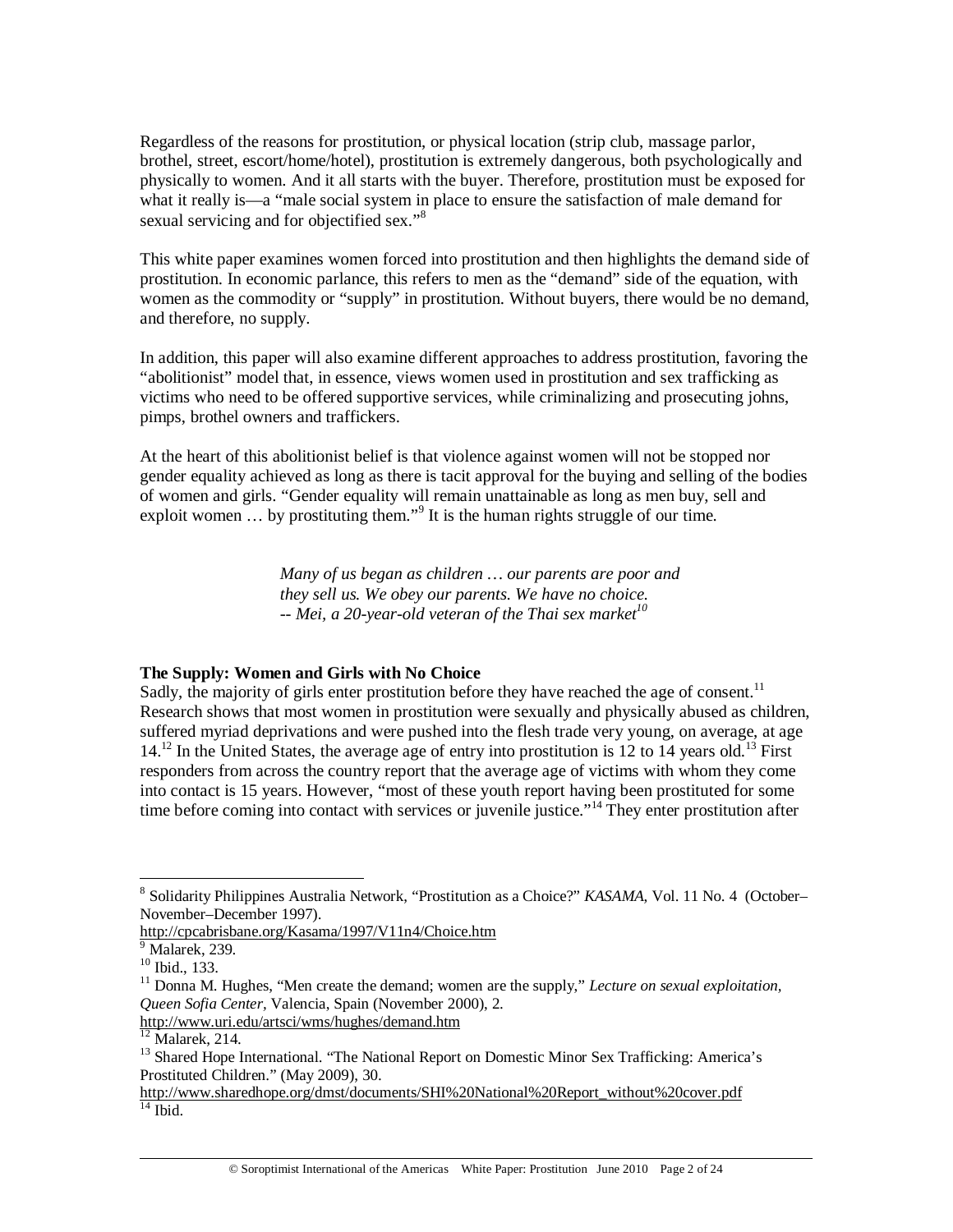enduring incest, abuse and rape by family members or acquaintances, which accommodates them to violence and exploitation until eventually they believe this is their role in life.<sup>15</sup>

Sexual abuse by multiple perpetrators is common, as is physical abuse in childhood.<sup>16</sup> In one study of prostituted women, 90 percent of the women had been physically battered in childhood; 74 percent were sexually abused in their families, with 50 percent also having been sexually abused by someone outside the family.17 Of 123 survivors of prostitution at the Council for Prostitution Alternatives in Portland, Oregon (an agency offering support, education, shelter and access to health services to clients of all sex industries) 85 percent reported a history of incest, 90 percent a history of physical abuse, and 98 percent a history of emotional abuse.<sup>18</sup>

One woman in prostitution stated:

"We've all been molested. Over and over, and raped. We were all molested and sexually abused as children, don't you know that? We ran to get away. They didn't want us in the house anymore. We were thrown out, thrown away. We've been on the street since we were 12, 13,  $14.^{19}$ 

In addition to childhood sexual and physical abuse, other reasons drive women into prostitution, including poverty, desperation to support family members and drug addictions.<sup>20</sup> Other forces include lack of education or a job that does not pay a living wage. Women also turn to prostitution as a last resort when the social infrastructure of a country collapses as a result of terrorism and war, famine, natural disasters and economic crisis. $^{21}$ 

Although prostitution preys on women and girls with seemingly no other choice, it is not the cause of prostitution. At the root of prostitution is overt gender-based discrimination and gender inequality, which creates a situation where men can sexually exploit women experiencing poverty, abuse and racism with the complicity of law enforcement, society and culture. Women's interests, needs, demands and specific problems are widely ignored in political arenas because they are marginalized.<sup>22</sup> Even with a widening gender wage gap, poorly-paid jobs and discriminatory practices in the workplace, prostitution would not thrive without ingrained gender inequality and the demand for paid sex.

# **Racism in Prostitution**

Research also shows there has been a "deafening silence" regarding racism in prostitution.<sup>23</sup> Throughout history, women have been enslaved based on race and ethnicity, as well as gender.<sup>24</sup> According to Dr. Melissa Farley, a psychologist and researcher with the non-profit Prostitution Research & Education based in San Francisco, "You cannot understand prostitution unless you understand how sex, class and race all come together and hurt a person at the same time. People

<sup>&</sup>lt;sup>15</sup> Farley and Kelly, 15.

 $16$  Ibid.

 $17$  Ibid.

 $^{\rm 18}$  Ibid.

 $19$  Ibid.

 $20$  Hughes, "Men create the demand," 2.

<sup>21</sup> Louise Gerdes, book editor, "War and Terrorism Increase Prostitution," *Prostitution and Sex Trafficking: Opposing Viewpoints* (Thomson Gale 2006), 142. 22 Ibid.

 $23$  Farley and Kelly, 13.

 $^{24}$  Ibid.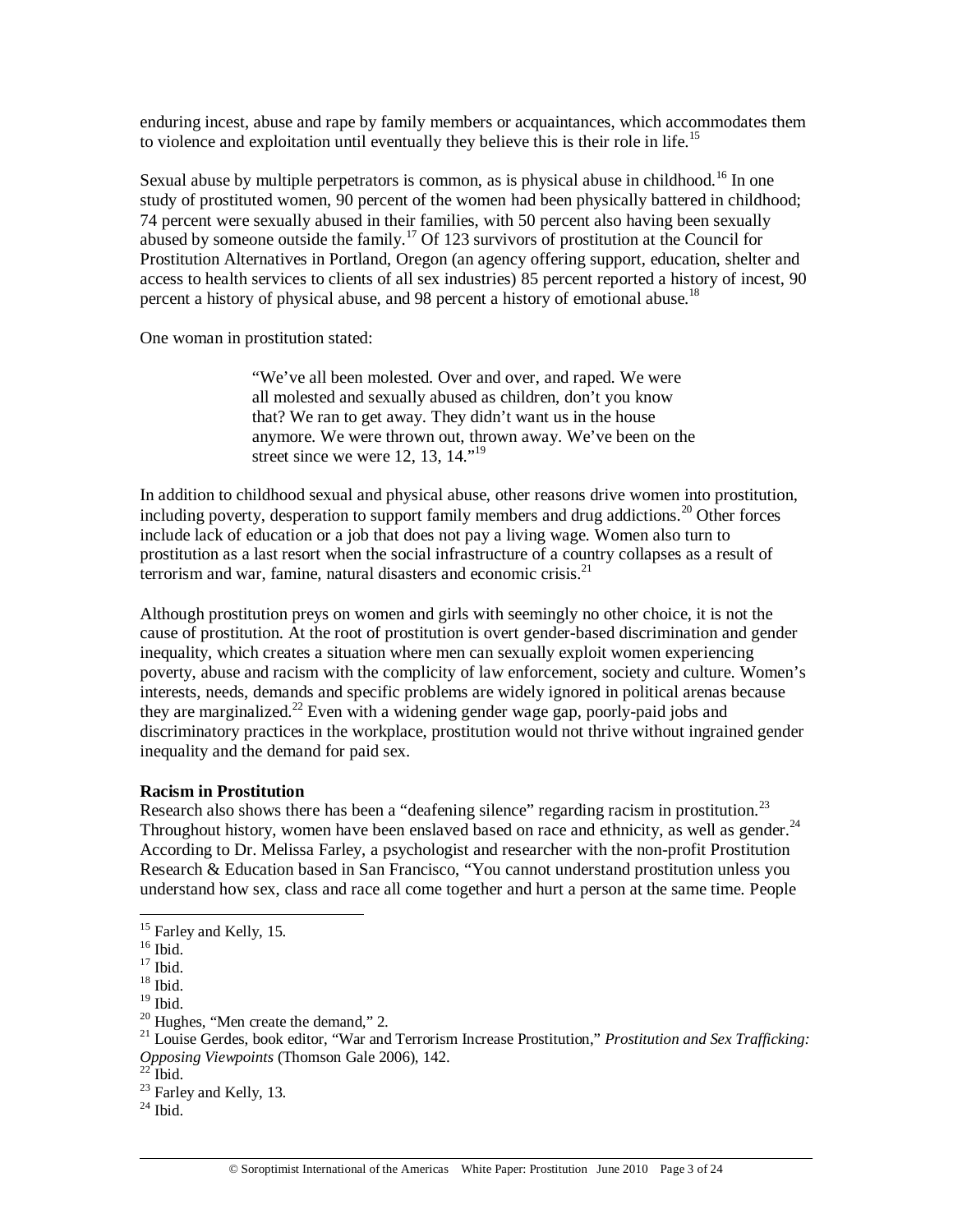are chosen in prostitution because of the extreme imbalance of power. The poorest, the most vulnerable women, are basically made available for constant sexual access." $^{25}$ 

Sexual exploitation is a vehicle for racism and "first world" domination, disproportionately victimizing minority and "third world" women.<sup>26</sup> Indigenous women are "brutally exploited" in prostitution, such as Mayan women in Mexico, Hmong women in Minneapolis or First Nations women in Vancouver.<sup>27</sup>

African-American women are forced to deal with the oppression that arises from being black in a white-supremacist culture and the oppression that arises from being female in a male-supremacist culture.<sup>28</sup> Racism makes black women and girls especially vulnerable to sexual exploitation and keeps them trapped in the sex industry. This happens because educational and career opportunities for African-Americans as a whole are limited in the United States.

In addition, racist stereotypes in the mainstream media and in pornography portray black women as wild animals who are ready for any kind of sex, any time, with anybody.<sup>29</sup> Strip joints and massage parlors are typically zoned in black neighborhoods, which gives the message to white men that it is acceptable to solicit black women and girls for sex—that all black women are prostituted women.<sup>30</sup>

Once in prostitution, women of color face barriers to escape. With a lack of culturally sensitive services, black women are forced to go to white agencies for help.<sup>31</sup> This creates a double bind, with a strong taboo in the black community of speaking to outsiders, especially whites, about problems within the black community, and white-dominated agencies ill-equipped to understand and deal with problems of poor black women.<sup>32</sup>

As a result, prostitution exploits women's lack of survival options. Women go into prostitution because of forces that choose for them, with survivors describing prostitution as "volunteer slavery."<sup>33</sup> Women who enter prostitution don't make a free choice, according to Vanessa Kelly, coordinator of the Traumatic Stress Treatment Program at the University of California in San Francisco. "If you look at what is perceived as a free choice," she states, "it is significantly impacted by one's financial situation or by poverty, racism or prior sexual abuse. When you consider all those factors, it is not a decision at all. It's the limited choices that people have."<sup>34</sup>

<sup>25</sup> Katia Dunn. "Prostitution: Pro or Con?" *The Portland Mercury.* (May 9, 2002.) http://www.portlandmercury.com/news/prostitution-pro-or-con/Content?oid=26820&show=comments <sup>26</sup> Coalition Against Trafficking in Women. "An Introduction to CATW." Harm.

http://www.catwinternational.org/about/index.php

 $^{27}$  Farley, "Prostitution, Trafficking and Cultural Amnesia," 12.

 $^{28}$  Ibid.

 $^{\rm 29}$  Ibid.

 $^{30}$  Ibid.

<sup>&</sup>lt;sup>31</sup> Nelson.

 $32$  Ibid.

<sup>33</sup> Melissa Farley, "Unequal," *Prostitution Education and Research*, (September 13, 2005), 2. http://www.prostitutionresearch.com/Unequal.pdf

<sup>&</sup>lt;sup>34</sup> Constance Johnson, "Prostitution: Not a victimless career choice," *Women's E-news*, (September 22, 2000).

http://www.womensenews.org/story/prostitution-and-trafficking/000922/prostitution-not-victimless-careerchoice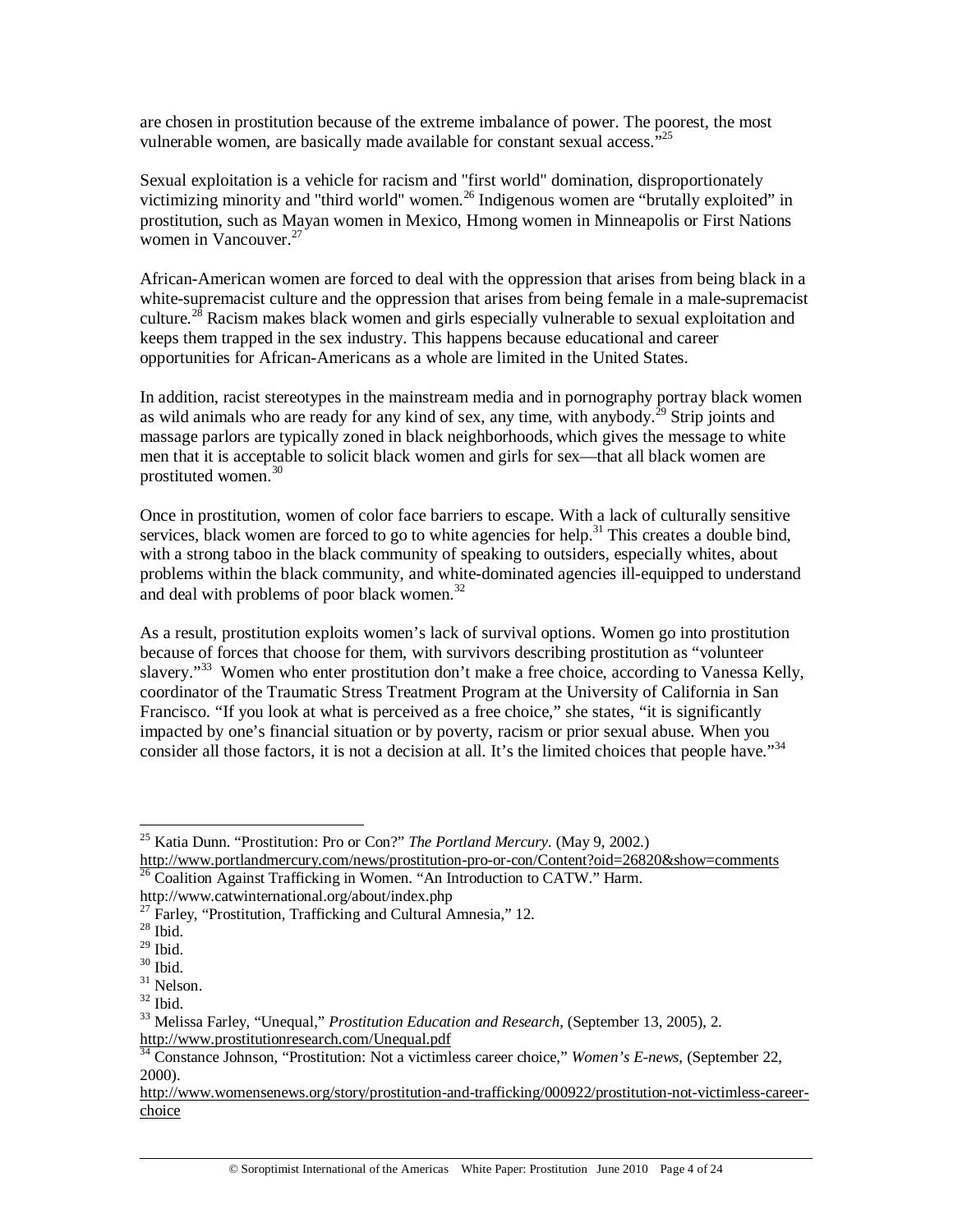# **A Continuum of Abuse**

The violence and abuse women and girls experienced in childhood becomes ongoing and pervasive in prostitution. Women who experienced early sexual abuse are at risk for a later recurrence of sexual and physical trauma.<sup>35</sup> Incest, rape and prostitution, therefore, may be seen as points on a continuum of sexual exploitation and abuse.<sup>36</sup> Even though sex industry apologists contend that prostitution is "sex work," unpleasant labor much like factory work, the following statistics prove otherwise.

In a 1998 international study of 475 people in prostitution in South Africa, Thailand, Turkey, Zambia and the U.S., 55 to 82 percent reported being physically abused and up to 75 percent reported being raped by a customer.<sup>37</sup> Studies show that women in prostitution are not only beaten, they're beaten repeatedly.<sup>38</sup> And in no other so-called profession are so many women murdered each year. Women in prostitution are 18 times more likely to be murdered than women of similar age and race. $39$ 

One 14-year-old stated: "You feel like a piece of hamburger meat—all chopped up and barely holding together."<sup>40</sup> Prostitution, therefore, is not a profession or "work." It is torture. Women in prostitution are battered women.<sup>41</sup> In addition, the techniques of physical violence used by pimps are often the same as those used by torturers.<sup>42</sup> In one instance, a teenager was beaten with a sixfoot bullwhip, and another was tied to a car and forced to run behind it.<sup>43</sup>

One of the myths about prostitution is that "high-class" call-girl prostitution is vastly different and much safer than street prostitution. Escort prostitution simply means that an ad is placed online or in a newspaper, that she or her pimp has a cell phone, and there is access to a home or hotel room.<sup>44</sup> "High-class call girl" also means that more money passes through several people's hands.<sup>45</sup> The booker—whoever organizes the appointments—usually makes 10 percent off the top, then splits the money 50-50 between the woman and the agency.<sup>46</sup>

As to harm, research has not verified that call-girl prostitution is safer than street prostitution.<sup>47</sup> It is not uncommon to find high-class call girls charging \$10,000 per night, still, these women

<sup>&</sup>lt;sup>35</sup> Farley and Kelly, 15.

<sup>36</sup> Ibid.

 $37$  Malarek, 87.

 $38$  Ibid., 89.

<sup>39</sup> Brenda Zurita, "Prostitution is not a profession," *Concerned Women for America*, (December 14, 2005). http://www.beverlylahayeinstitute.org/articledisplay.asp?id=9691&department=BLI&categoryid=family&s ubcategoryid=blitraf

 $\sqrt{0}$  Farley and Kelly, 17.

 $41$  Ibid., 16.

 $^{42}$  Ibid.

<sup>43</sup> Ibid.

<sup>44</sup> Melissa Farley. "Prostitution Harms Women Even if Indoors: Reply to Weitzer." *Violence Against Women,* (2005).

http://www.prostitutionresearch.com/Farley%20Indoor%20Prostitution.pdf

 $45$  Ibid.

<sup>46</sup> Mike Celeizic. "Q&A with a call girl." *Today MSNBC.com,* (March 12, 2008) http://today.msnbc.msn.com/id/23589422/

<sup>&</sup>lt;sup>47</sup> Farley and Kelly, 28.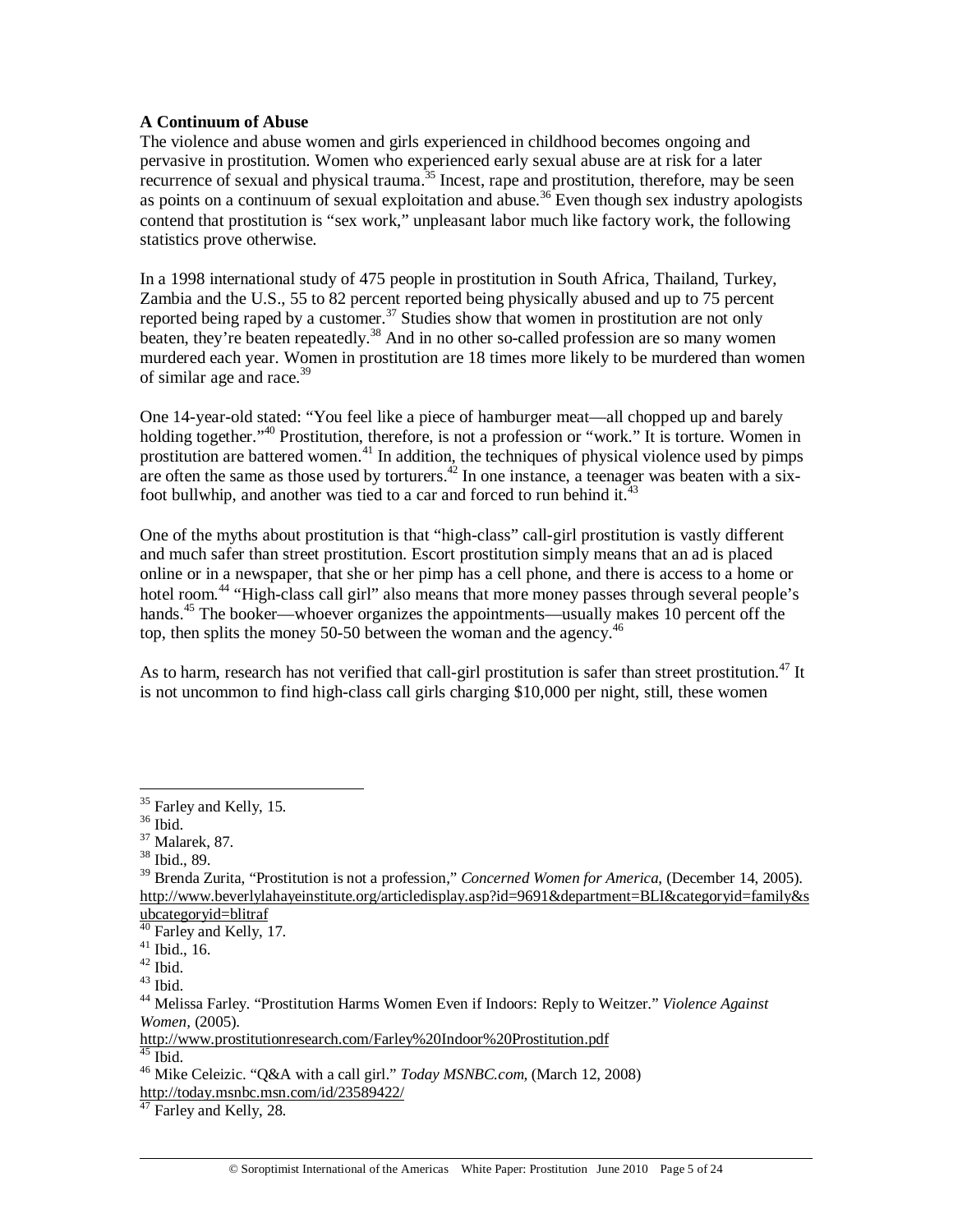report being abused twice a year.<sup>48</sup> One report states that women in all forms of prostitution (escort, strip club, street, massage parlor and brothel) were subject to sexual violence.<sup>49</sup>

While many people see a big difference between high-class call girls and prostituted women in a brothel, beneath their glossy exteriors the high-priced call girls have a lot in common with the women in the brothels. Many come from broken homes, were homeless at some point, and were abused as children and suffer from depression and post-traumatic stress disorder.<sup>50</sup> For example, the call girl in the scandal of former New York Governor Eliot Spitzer appeared to be living a glamorous life, making more than \$4,000 in one night. But the reality was far from different. The 22-year-old identified as "Kristen" in court documents left a broken home, abused drugs and had been homeless.<sup>51</sup>

In an interview with Today.msnbc, Natalie McLennan, a native of Montreal, was a 24-year-old aspiring actress when she started working for a top-end escort service in New York City. Struggling and starving, she decided to try the "escort" business to survive financially, but finally got out. "I had so much anxiety and panic attacks because I felt something might happen," she said. "I couldn't sleep at night."<sup>52</sup>

Despite the alarming stories and statistics, much of the literature continues to focus on prostitution as a vocational choice. The notion that prostitution is work, however, tends to make its harm invisible.<sup>53</sup> Prostitution is institutionalized and mainstreamed when it is considered to be unpleasant but legitimate "sex work." Even organizations such as the World Health Organization and Amnesty International USA have made the policy error of defining prostitution as a job rather than as human rights abuse.<sup>54</sup>

Ultimately, viewing prostitution as a viable "choice" for women, such as secretarial work or waitressing, diminishes the possibility of getting women out and improving their lives. In fact, more than 90 percent of prostituted women in various surveys want out, but lack viable options.<sup>55</sup> They are unable to leave because of their pimps, their addiction, and/or the need to feed their children. In order to leave, they need housing, job training, jobs and medical care—including substance abuse treatment—issues to be discussed later in this paper.<sup>56</sup>

# **Harm to Women**

Inevitably, the rape-like acts of prostitution cause harm to women's and girls' mental and emotional states. Sixty-eight percent of women in prostitution suffer from post-traumatic stress disorder (PTSD), and may have symptoms of anxiety, depression, insomnia, irritability,

 $\overline{a}$ 48 Megan K. Scott. "Prostitution realities are unlike glamour myth in wake of Spitzer scandal." *Associated Press,* (March 28, 2008).

http://www.caase.org/pdf/articles/2008/2\_Prostitution\_Realities-are-Unlike-Glamour-Myth-in-Wake-of-Spitzer-Scandal\_AP.pdf

 $49$  Ibid.

<sup>50</sup> Scott.

 $^{51}$  Ibid.

<sup>52</sup> Celeizic.

<sup>53</sup> Gerdes, 107.

<sup>54</sup> Melissa Farley, "Prostitution is sexual violence," *Psychiatric Times*, Vol. 21, No. 12, (October 1, 2004). http://www.psychiatrictimes.com/display/article/10168/48311?pageNumber=2&verify=0 55 Gerdes, 107.

<sup>&</sup>lt;sup>56</sup> Farley, "Unequal," 2.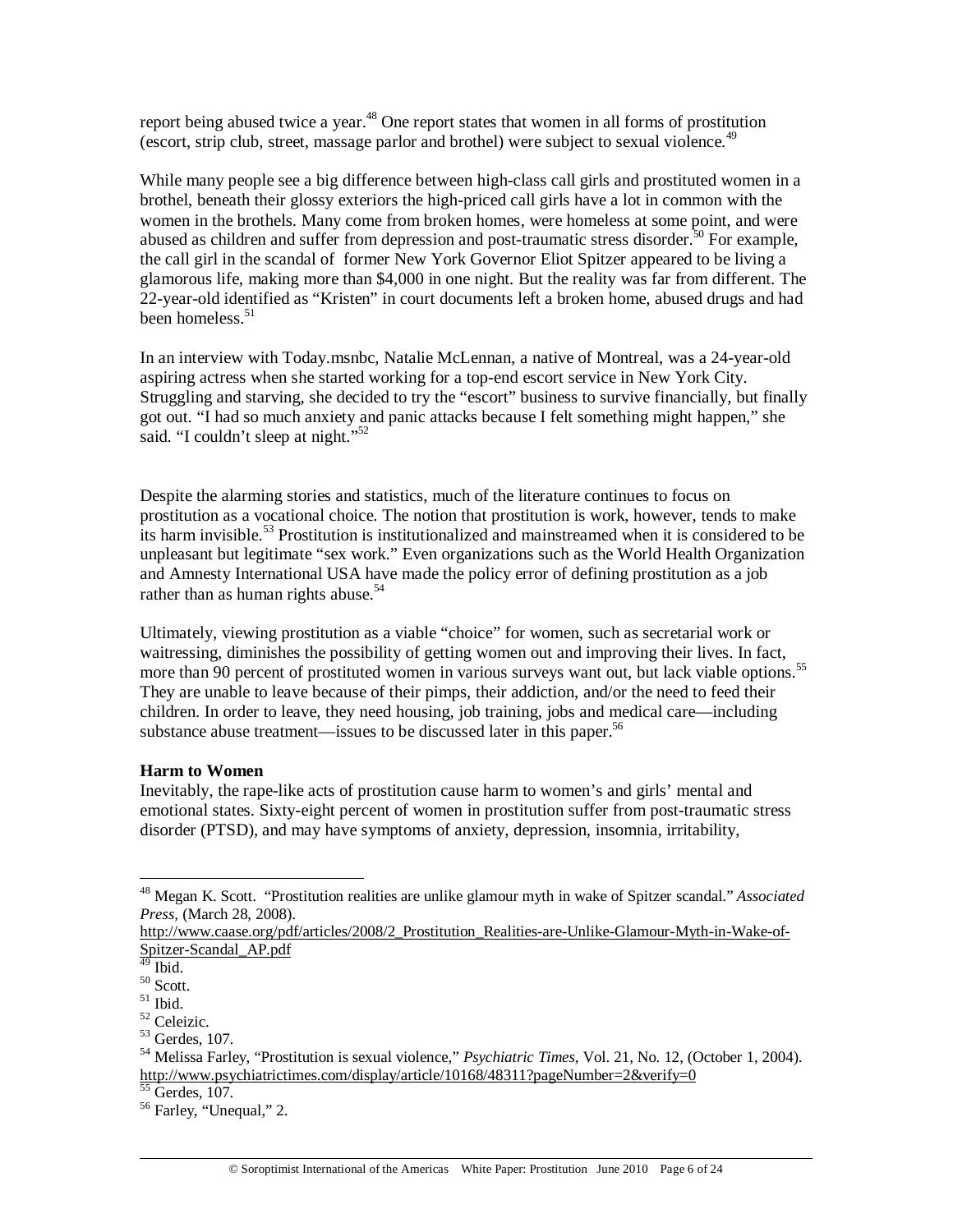flashbacks, emotional numbing and hyper-alertness.<sup>57</sup> One woman described how her symptoms of PTSD were ignored by her therapist:

> "I wonder why I keep going to therapists and telling them I can't sleep and I have nightmares. They pass right over the fact that I was a prostitute and I was beaten with two-by-four boards. I had my fingers and toes broken by a pimp and I was raped more than 30 times. Why do they ignore that?"<sup>58</sup>

A health study in Minnesota focusing on women in prostitution found that 46 percent had attempted suicide and 19 percent had tried to physically harm themselves in other ways, such as cutting themselves.<sup>59</sup> The Council for Prostitution Alternatives found that 65 percent of prostituted women had seriously attempted suicide, and 38 percent had attempted it more than once.<sup>60</sup> Public records show that 15 percent of all suicide victims in the U.S. are prostituted women and girls. $61$ 

Chronic violence and abuse within prostitution also makes women vulnerable to physical health problems. One survey of prostituted women in San Francisco found that half reported joint pain, cardiovascular and respiratory symptoms, neurological problems and HIV. $^{62}$ 

For increasing numbers of women and girls, prostitution is a death sentence when they contract HIV.<sup>63</sup> Violence is a primary risk factor for HIV because the virus can spread more easily through broken or abraded tissue.<sup>64</sup> The number of prostitutes with HIV is staggering. For example, in Burkina Faso in West Africa, 58 percent of the prostitutes and 74 percent of prostitutes in Kenya are HIV-positive.<sup>65</sup> Yet, most research treats HIV as it if were only a threat to the male customers who must protect themselves from "irresponsible females."<sup>66</sup>

Once women are prostituted, it's difficult to get out. Many professionals who have contact with women in prostitution recognize their inability to leave. In one study, 76 percent of law enforcement officials and 71 percent of social service providers interviewed said that some women in prostitution are held captive and are not free to leave.  $67$  Even if they are not being held

<sup>&</sup>lt;sup>57</sup> Farley and Kelly, 18.

<sup>58</sup> Ibid.

<sup>&</sup>lt;sup>59</sup> Ruth Parriott, "Health Experiences of Twin Cities Women Used in Prostitution: Survey Findings and Recommendations," (Unpublished, May 1994), available from *Breaking Free,* 1821 University Ave., Suite 312, South, St. Paul, Minnesota 55104; also available from the *Coalition Against Trafficking in Women*. http://www.uri.edu/artsci/wms/hughes/mhvhealt.htm

 $60$  Donna M. Hughes, "Best practices to address the demand side of trafficking,"

*Women's Studies Program*, *University of Rhode Island*, (August 2004), 5.

http://www.uri.edu/artsci/wms/hughes/demand\_sex\_trafficking.pdf

 $\overline{61}$  Ibid.

 $62$  Farley, "Prostitution: A critical review," 20.

 $63$  Ibid.

<sup>64</sup> Johnson, "Prostitution: Not a victimless career choice."

 $\rm ^{65}$  Ibid.

 $66$  Ibid.

 $67$  Janice G. Raymond, Donna M. Hughes and Carol J. Gomez, "Sex Trafficking of Women in the United States," *The Coalition Against Trafficking in Women*, (March 2001), 5. http://www.uri.edu/artsci/wms/hughes/demand\_sex\_trafficking.pdf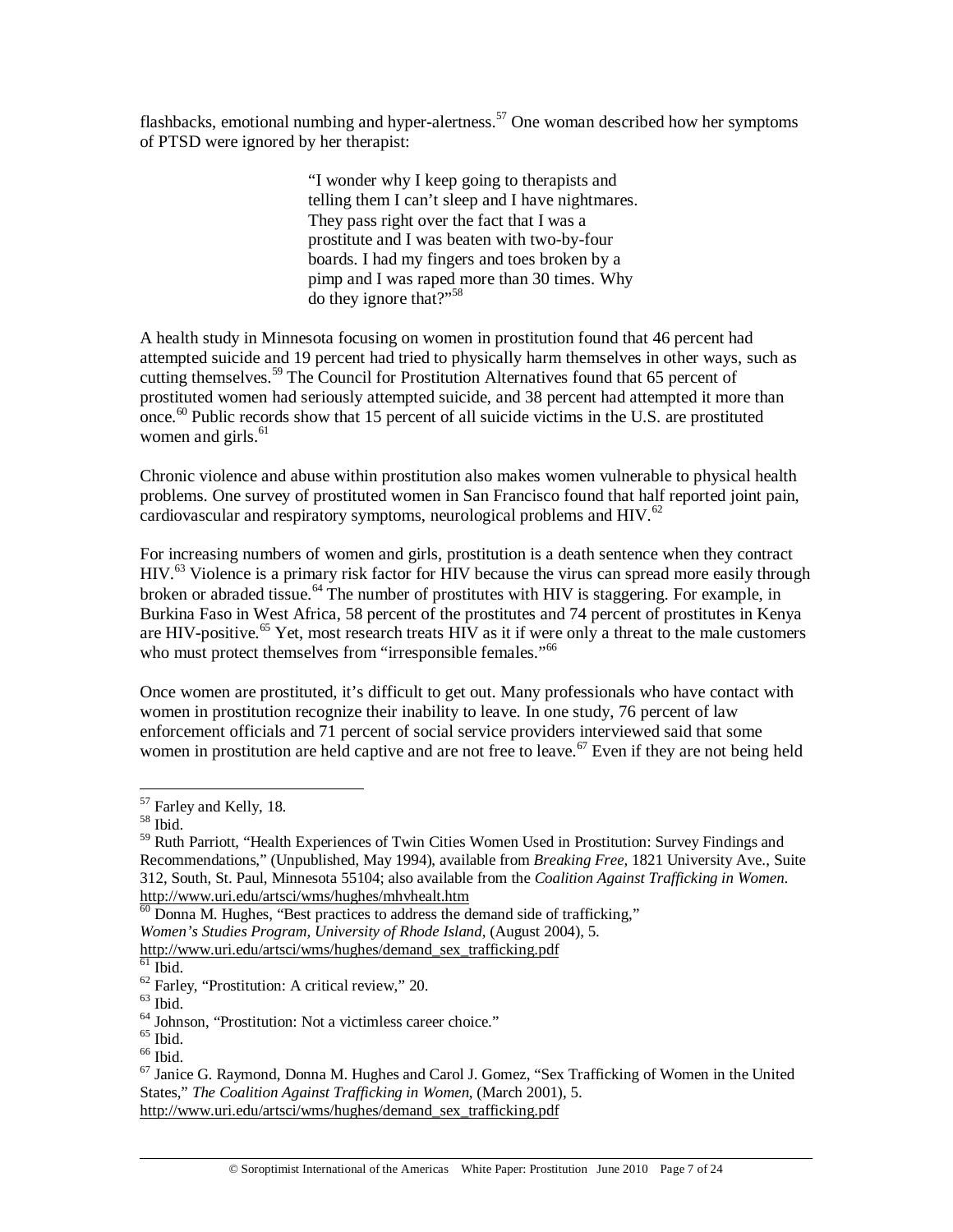by physical force, one of the best things society can do for women is to support them "to get out of it" and "try not to pretend that one of the worst forms of sexual violence in the world is something that is benign and something a woman chooses."<sup>68</sup> Statistics and studies have made it clear that prostitution is not a victimless crime.

> **Guys get off on controlling women, use physical power to control women, really. If you look at it, it's paid rape. You're making them subservient during that time, so you're the dominant person. She has to do what you want.**<sup> $69$ </sup> – *A john*

# **Players in the Demand Side of Prostitution**

There are four key players in the demand side of prostitution:

- 1. Men—or the johns—drive the demand for prostitution and are complicit with other players who are also part of the demand side of prostitution. These include:
- 2. the profiteers, e.g., pimps, brothels, escort services, clubs, etc., in the sex industries;
- 3. countries that complicity derive revenue from the sex industries; and
- 4. a culture that indirectly creates a demand for victims by normalizing prostitution.

**1.) The first and key part of demand: The johns**. While women continue to be branded as prostitutes, whores, sluts, hookers and harlots, the users of prostituted women are benignly labeled as clients, patrons, customers and johns.<sup>70</sup> It's impossible to tackle the myriad issues surrounding prostitution, however, "without taking a hard look at these men [johns], at their characters, actions and motivations."<sup>71</sup>

Unfortunately, the media and researchers have shown great interest in prostitution and women who are prostituted, but little attention has been paid to their male customers. The stark reality, however, is that "little will be done to stop this insanity until men start taking responsibility for their actions, until men realize that *they* are the problem."72 Today women who are prostituted are still seen as the sexual deviants while men who purchase sex are pursing a normal and accepted "need."

"It would not be profitable for pimps and criminals to stay in this business if platoons of men weren't prowling side streets in search of purchased sex—male buyers who are willing to close their eyes and shell out \$50 or \$100 for a few minutes of physical bliss while deepening the misery of countless women and children."<sup>73</sup> Yet, in most discussions and research, the ultimate consumers of prostituted women are largely ignored. "They are the missing link."<sup>74</sup>

Several explanations have been given for this lack of study of males who prostitute women. Some argue that lack of research of males who buy and sell women reflects a sexual double standard in which women are seen as responsible for men's deviance. As with most double standards in society, women are blamed for men's sexual behaviors, and as such, men's buying and selling of

<sup>68</sup> Malarek, 241.

<sup>69</sup> Melissa Farley, "Prostitution and trafficking in Nevada: Making the Connections," *Prostitution Research & Education Publishers,* (September 26, 2007), 88. 70 Ibid., Prologue, xiv

 $71$  Ibid., 14.

<sup>72</sup> Ibid., Prologue, xv.

<sup>73</sup> Ibid.

 $74$  Ibid.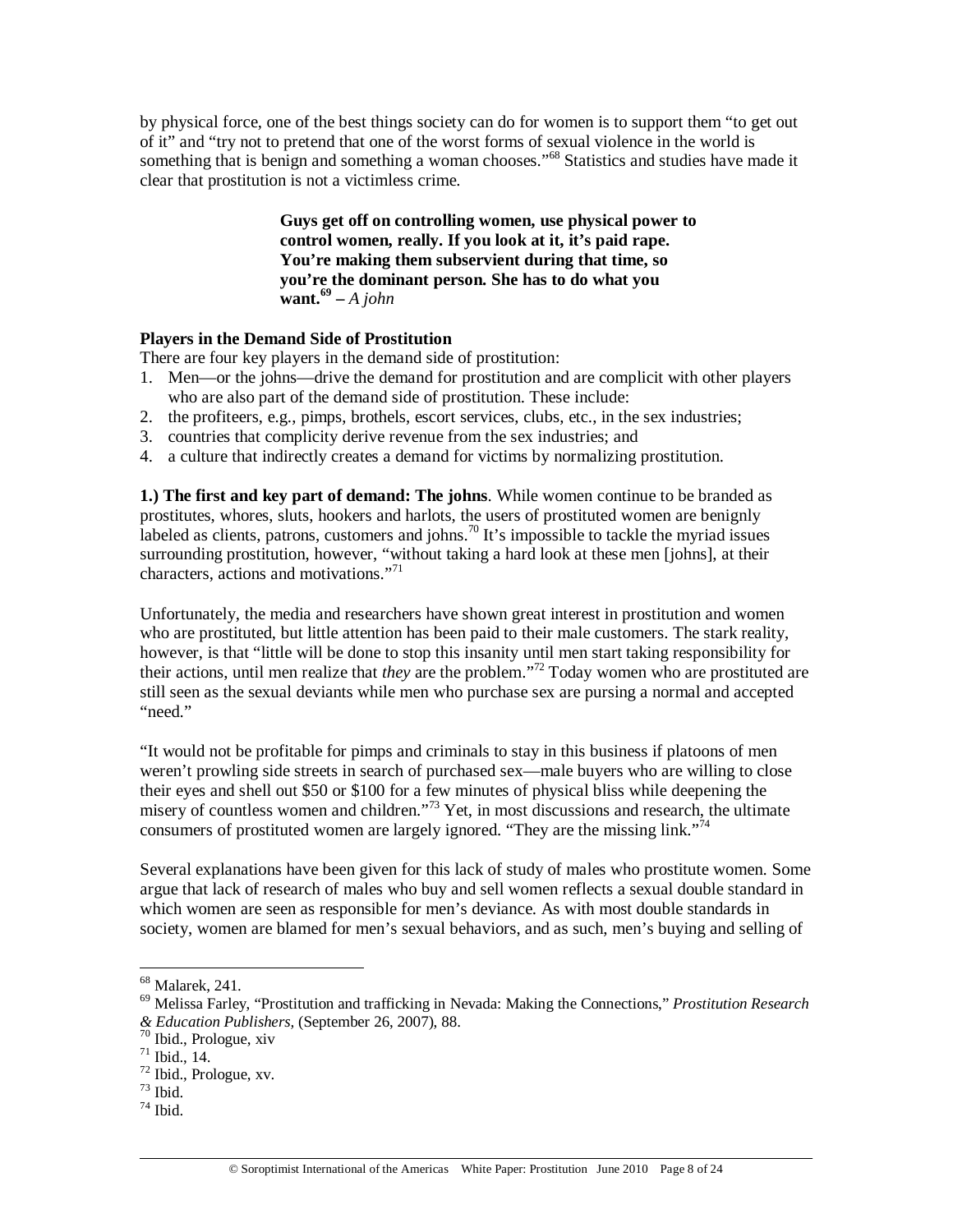women is not reflected in the research.<sup>75</sup> Others contend that lack of focus on men as the demand side of prostitution is consistent with the assumption that men's demand is natural and inevitable, which is addressed below.<sup>76</sup>

How many johns are there? Because of lack of research on johns, it's difficult to calculate numbers. However, one thing is certain: They vastly outnumber the estimated 10 to 40 million prostituted women and children worldwide, who, on average, service four to six men a day.

Studies that have been conducted vary from country to country, with the highest rates of men who purchase sex in Southeast Asia, with Thailand, Cambodia and Japan leading the pack at more than 70 percent.<sup>77</sup> In Europe, Spain has the highest numbers of men who have paid for sex at 39 percent. In Germany, 18 percent of men pay for sex regularly. In Italy, 17 percent purchase sex regularly; in Switzerland, 19 percent; and in Britain, Finland, Russia and Norway, it's anywhere from 14 to 19 percent. In the United States, an estimated 16 percent of men have paid for sex on at least one occasion<sup>78</sup>

# **Why do men pay for sex?**

Men who pay for sex, far from being a tiny minority of men, are a substantial subsection of the male population and broadly representative of it on most demographic variables.<sup>79</sup>

They are men like Sgt. Dan Jacober, a 16-year veteran of the Sherwood City Police Department, who arrived at the Hilton Hotel in Portland to meet a girl named Haley.<sup>80</sup> Haley had posted an ad on Craigslist, the Web's largest classified advertising site, describing herself as a 20-something, blonde sorority girl in town for a night and "not afraid to try anything." He asked her to wear black panties. They agreed on \$150.<sup>81</sup> Jacober was hoping to get lucky, but along with five others, was arrested for solicitation as part of an undercover sting operation. Their friends and families were shocked.<sup>82</sup>

Why do men like Jacober seek out women for prostitution? Research finds that many assumptions made about johns are myths. Seldom are the men lonely or have sexually unsatisfying relationships.83 In fact, men who purchase sex acts are more likely to have more sexual partners than those who do not purchase sex acts. They often report they are satisfied with their wives or partners. They say they are searching for "something more"—sex acts that their wives will not do or excitement that comes with the hunt for a woman they can buy for a short time. $84$ 

84 Ibid., 3.

 $\overline{a}$ <sup>75</sup> Martin A. Monto and Deana Julka. "Conceiving of Sex as a Commodity: A study of arrested customers of female street prostitutes." *University of Portland. Western Criminology Review* (2009), 1. http://wcr.sonoma.edu/v10n1/Monto.pdf

 $\frac{76}{1}$  Ibid.

 $^{77}$  Ibid.

 $^{\rm 78}$  Ibid.

<sup>79</sup> Gerdes, 195.

<sup>80</sup> Malarek, 1.

 $^{81}$  Ibid.

<sup>82</sup> Ibid., 2.

<sup>83</sup> Donna Hughes, "Prostitution: Causes and Solutions," *Santiago de Compostela, Galicia, Spain*, (July 1-3, 2004), 4. http://www.uri.edu/artsci/wms/hughes/prostitution\_spain\_july04.pdf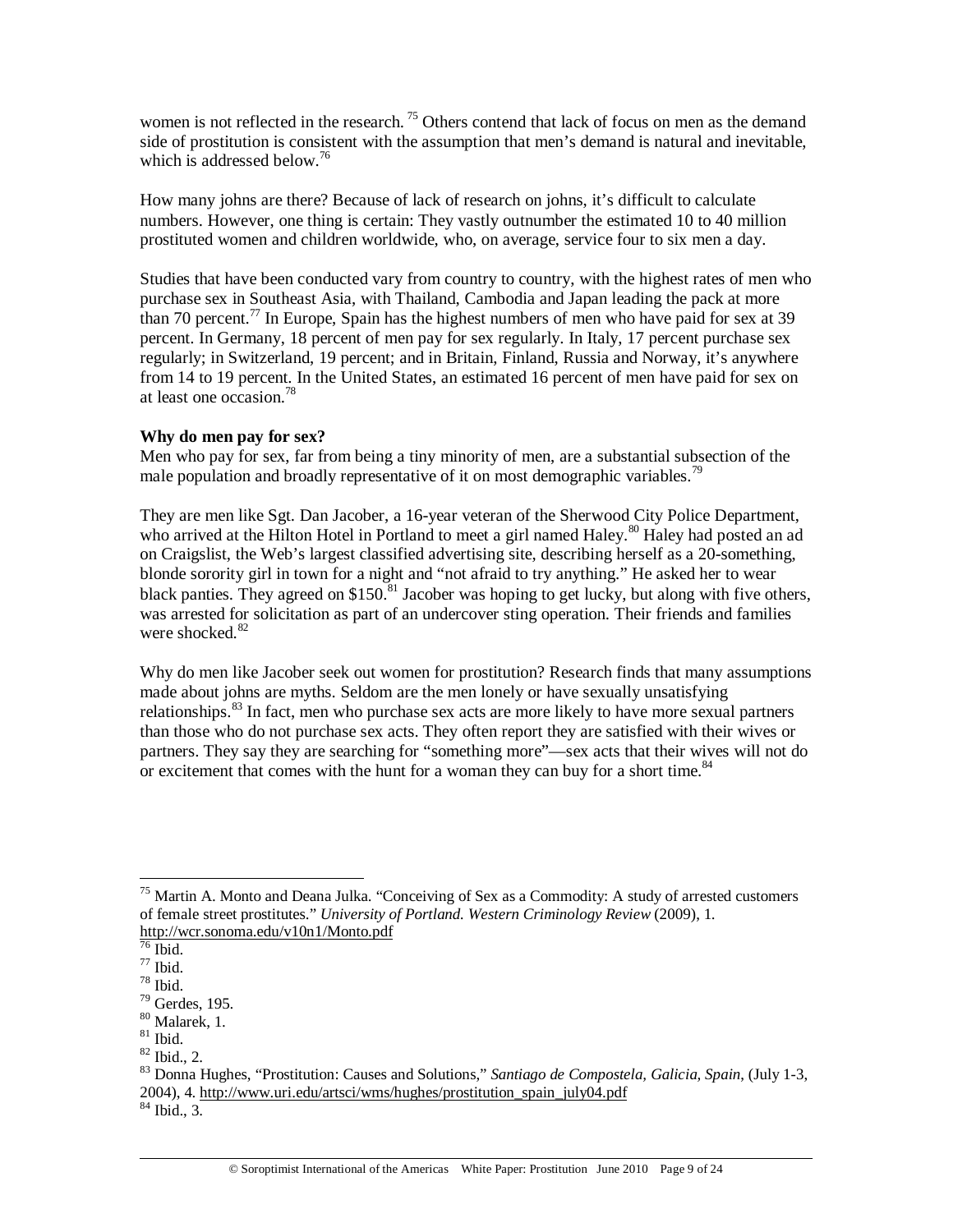Research also shows that the attitude of johns throughout the world is remarkably consistent—it is about entitlement, power and control. $\frac{85}{5}$  Johns seek brief encounters where they express selfish desires without the burden of responsibility or reciprocity.<sup>86</sup>

A series of interviews with johns conducted by women employed by massage brothels noted that on one hand johns believe that commercial sex was a mutually pleasurable exchange, while on the other, they asserted that payment of money removed all social and ethical obligations.<sup>87</sup> As one John said: "There are plenty of whores in the sewer willing to do what I tell them for cash."<sup>88</sup>

The most popular belief that johns have about what they're doing, however, is that it's perfectly natural. "The drive for sex is in the man's genes. It's totally natural. It's biological. He must have sex," says a john called Derek. There is nothing more "natural than the biological need of men to have sex," insists another, "wanting to have sex with beautiful women is a natural male tendency," writes a third.<sup>89</sup>

Another john, who goes by name of "Loaded," stated: "I feel no guilt whatsoever. I am getting what I need and I am helping them get what they need. No one is being hurt ... I do not believe that God would send me to hell for acting on my natural instincts.<sup>"90</sup>

**2.) The exploiters: The second component of demand.** Men fuel the demand side of prostitution, but the entire sex industry thrives on the exploiters. These are the facilitators of prostitution and can include traffickers, pimps, brothel owners, organized crime members, and corrupt government and police officials.<sup>91</sup> They make money from the sale of sex as a commodity. In Amsterdam, where prostitution is legal, the sex industry continues to be dominated by organized crime and is rife with money laundering, trafficking, exploitation and drug abuse. $92$ 

Outcall or escort prostitution in Nevada (where prostitution is legal in some counties) generates tens of millions of dollars annually, according to several law enforcement sources.<sup>93</sup> Many outcall/escort businesses are operated by Russian, Armenian and Mexican organized criminals.<sup>94</sup> According to many sources, the sex industry and its ancillary operations in Nevada (such as loan fraud, money laundering, falsifying income tax returns and grand theft) generate between \$1 billion and \$6 billion per year.<sup>95</sup> In Nevada and many parts of the world, these "estimates include" both legal and illegal activities such as lap dancing, extortion monies paid to taxi drivers for delivery of customers to specific strip clubs, illegal escort and massage prostitution, and tips to valets and bartenders for procuring women."<sup>96</sup>

Where prostitution is illegal, corruption is also rampant, with the operation of brothels requiring the collaboration of officials and police, "who must be willing to ignore or work with pimps and

<sup>85</sup> Malarek, 10.

 $^{86}$  Ibid.

<sup>87</sup> Farley, "Prostitution: A critical review," 29.

<sup>88</sup> Malarek, 82.

<sup>89</sup> Malarek, 96.

<sup>90</sup> Ibid., 93.

<sup>&</sup>lt;sup>91</sup> Hughes, "Prostitution: Causes and Solutions," 4.

<sup>92</sup> Malarek, 220.

<sup>&</sup>lt;sup>93</sup> Farley, "Prostitution and trafficking in Nevada," 123.

 $94$  Ibid.

 $95$  Ibid., 112.

 $96$  Ibid., 112-113.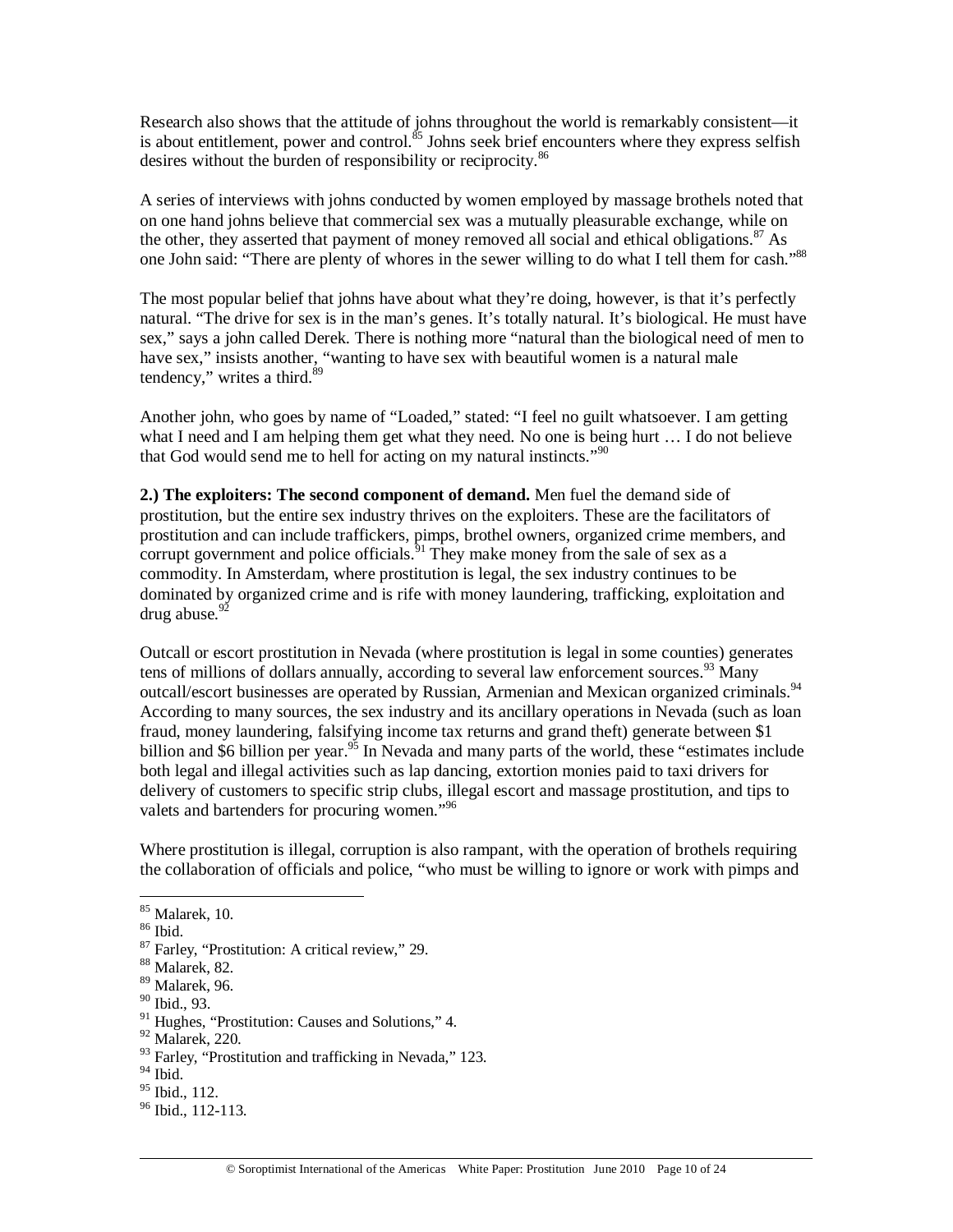traffickers."<sup>97</sup> Pimps and brothel owners have to advertise to men that women are available for commercial sex acts, with officials ignoring this blatant advertising.<sup>98</sup>

**3. The State: The third component of demand.** By tolerating or legalizing prostitution, the state, at least passively, is contributing to the demand for victims.<sup>99</sup> The more states regulate prostitution and derive tax revenue from it, the more actively they become part of the demand for victims.<sup>100</sup> Many governments protect commercial sex businesses because of the huge profits. In many places in the world where prostitution is legalized, the state is put in the role of pimp.<sup>101</sup> Like slavery, prostitution is a lucrative form of oppression.<sup>102</sup>

According to various reports:

- The sex industries of Indonesia, Malaysia, Thailand and the Philippines account for 2 to 14 percent of the Gross Domestic Product of those countries.<sup>103</sup>
- In Japan, where prostitution is not legal but widely tolerated, the sex industry is estimated to make \$83 billion annually.<sup>104</sup>
- In Germany, where prostitution and brothels are legal, an estimated 400,000 prostitutes serve 1.2 million men a day in an industry with an annual gross of \$18 billion.<sup>105</sup>

Sex trafficking in women also drives revenue for states. In destination places, strategies are devised to protect the sex industries that generate hundreds of millions of dollars per year for the state where prostitution is legal, or for organized crime groups and corrupt officials where the sex industry is illegal.<sup>106</sup> While some question the link between sex trafficking and prostitution, many agree the two cannot be separated. According to Lisa Thompson, liaison for the Abolition of Sexual Trafficking of the Salvation Army USA, National Headquarters in Alexandria, Virginia, "I like to make the example between the demand for prostitution and trafficking like the relationship of rocket fuel to the space shuttle. It's the stuff that makes it go." $107$ 

Traffickers ensure there is an endless supply ready to satisfy the burgeoning demand—women of all ages, ethnicities, shapes and sizes, women trained to submit to the full range of what johns demand. There's no question that "the skyrocketing demand has contributed to global sex trafficking."<sup>108</sup>

 $97$  Hughes, "Prostitution: Causes and Solutions," 4.

<sup>98</sup> Ibid.

 $\frac{99}{100}$  Ibid.

<sup>&</sup>lt;sup>101</sup> Melissa Farley. "Prostitution in Five Countries: Violence and Post-Traumatic Stress Disorder." *Prostitution Research & Education.* (1998).

http://www.prostitutionresearch.com/fempsy3.html<br><sup>102</sup> Farley, "Prostitution, Trafficking and Cultural Amnesia," 102.

<sup>&</sup>lt;sup>103</sup> International Labour Organization. "Sex Industry Assuming Massive Proportions in Southeast Asia." (August 19, 1998).

http://www.ilo.org/global/About\_the\_ILO/Media\_and\_public\_information/Press\_releases/lang- en/WCMS\_007994/index.htm

<sup>104</sup> Suvendrini Kakuchi. "Sex Work, Illegal Status Add to Risks for Trafficked Women." *IPS News,* (2003). http://ipsnews.net/migration/stories/sexwork.html

<sup>&</sup>lt;sup>105</sup> terroristplanet.com . "Human Trafficking, Slavery and the Sex Trade."

http://www.terroristplanet.com/2010/02/human-trafficking-slavery-and-the-sex-trade/<br><sup>106</sup> Hughes, "Prostitution: Causes and Solutions," 4.

<sup>107</sup> Marielena Zuniga, "Caged Birds," Soroptimist International of the Americas Best for Women, 15. (September/October/November 2000).

<sup>108</sup> Malarek, 294.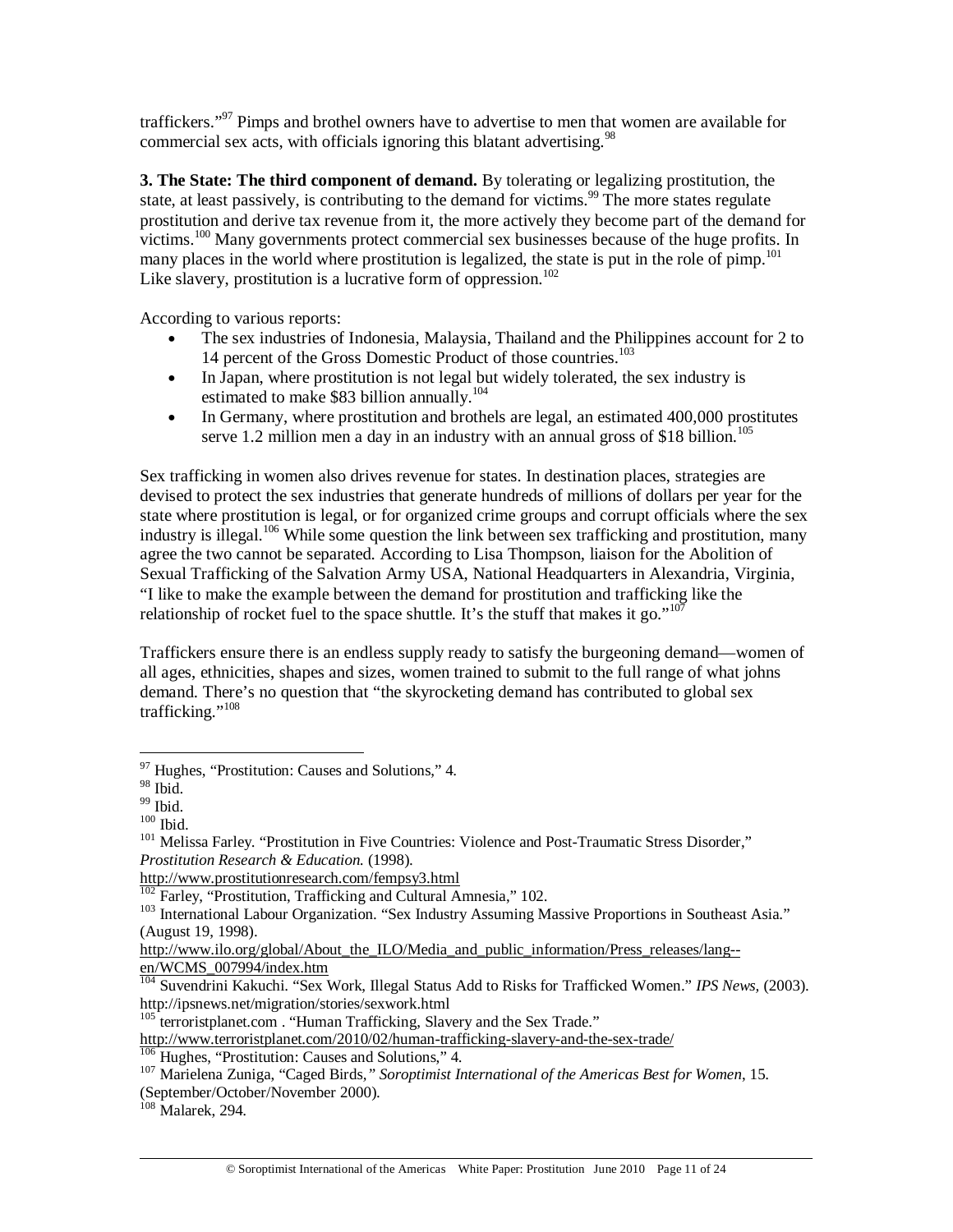States are also complicit in sex tourism, with sex tour companies organizing trips for their customers to another country for the primary purpose of engaging in prostitution.<sup>109</sup> In Cuba, for example, as in many other countries, governments seeking low investment, high-yield industries have turned to this "service industry" to facilitate the generation of income for state coffers. In doing so, states have become integral players in the selling of their own citizenry.<sup>110</sup> Sex tours originate mainly from Australia, Germany, the Netherlands, Sweden and the United States, among others, and go to developing countries such as the Philippines, Thailand, Mexico and the Dominican Republic.<sup>111</sup>

A seasoned john said, "Go to a monger (or a john) destination and give it a try. As you probably know, you will be risking addiction to cheap rental p----. Keep a close hold on your wallet. You might be a prime candidate for exploitation by a cheap rental girl. All is not lost. Enjoy."<sup>112</sup> Today, the expansion of sex tourism continues unabated, in part as a result of the promotion of tourism as a development strategy, particularly in developing countries, where poverty forces women into prostitution.<sup>113</sup>

In addition, laws against prostitution in many countries are usually not enforced, or unevenly applied, and traditionally have represented one of the most direct forms of discrimination against women. The woman who engages in prostitution is punished criminally and stigmatized socially, while her male customer, either by the explicit design of the statute, or through a pattern of discriminatory enforcement, is left unpunished and unscathed.<sup>114</sup>

**4.) Culture: The fourth component of demand.** Culture, particularly as it is influenced by mass media, is playing a large role in normalizing prostitution by portraying prostitution as a glamorous way for women to make a lot of money quickly and easily.<sup>115</sup> Media depiction of prostitution and other commercial sex acts, such as stripping and lap dancing that romanticize or glamorize these activities, influence public knowledge and opinions about the sex trade. These images suggest that prostitution is a victimless crime.<sup>116</sup> They also reflect the sexual objectification of and sexual violence against women occurring in a cultural environment where women are legal objects for sale.<sup>117</sup>

One example is the movie "Pretty Women" with Julia Roberts, a myth about prostitution as a way to get the guy. But in an editorial in the *Chicago Tribune* by Ann K. Ream, a past recipient of the Soroptimist Making a Difference for Women Award and founder of the Voices and Faces Project to give a face and voice to rape survivors, she refers to the ever-growing culture of "Prostitution

 $\overline{a}$ 

www.drclas.harvard.edu/revista/articles/view/53

<sup>109</sup> Equality Now, "Spotlight on: Sex Tourism," *feminist.com,* (December, 2003). www.feminist.com/violence/spot/tourism.html

<sup>&</sup>lt;sup>110</sup> Thomas F. Carter. "Of spectacular phantasmal desires: tourism and the Cuban's state's complicity in the commodification of its citizens." *Leisure Studies,* (July 2008) 241-257. http://www.informaworld.com/smpp/section?content=a794698060&fulltext=713240928<br><sup>111</sup> Ibid.<br><sup>112</sup> Malarek, 63.<br><sup>113</sup> Ann Barger Hannum, "Sex Tourism in Latin America," *ReVista, Harvard Review of Latin America*,

<sup>(</sup>Winter 2002).

 $114$  ProCon.org. "Should prostitution be legal?" (2009)

http://prostitution.procon.org/view.answers.php?questionID=1315<br><sup>115</sup> Hughes, "Prostitution: Causes and Solutions," 5.

<sup>116</sup> Hughes, "Prostitution: Causes and Solutions," 5.<br>
<sup>116</sup> Hughes, "Best practices," 2-3.<br>
<sup>117</sup> Farley, "Prostitution and trafficking in Nevada," 179.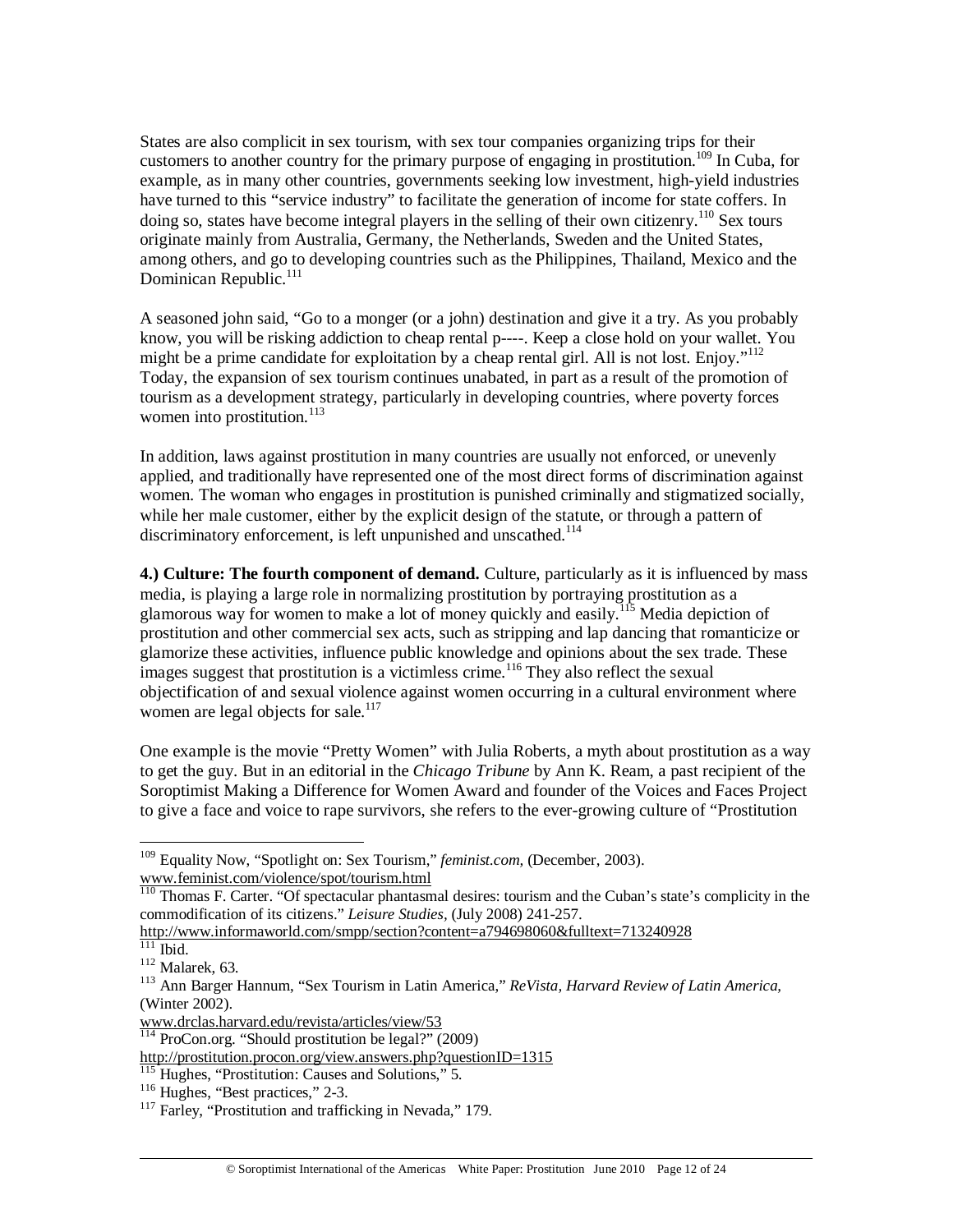Chic" today. She writes of "Pimp and Ho" nights as staples in clubs and uptown benefits parties and "Turning Tricks" as the name used for pole-dancing classes being offered at gyms. Ream also points to shows such as HBO's "Entourage" and "Cathouse" – where a Nevada pimp and his "girls" are portrayed as one big, happy, sexually uninhibited family and of Chicago's Discovery Center's Sex Tour brochures that "promise to take tourists to the 'freaky and little-known locations of Chicago's sex industry."<sup>118</sup>

A more recent "normalization" of prostitution has made its way into the advertising of household chores, with Sun Products Corporation creating a "Pimp My Laundry Room" contest. The makers of Wisk detergent offer a laundry room makeover for the winner of the contest, but by using the word "pimp" the company is glamorizing what pimps really do – sell and exploit women and young girls in commercial sex.<sup>119</sup>

In addition, the Internet has become a site for the global sexual exploitation of women. In the past few years, sex industries have been the leaders in opening up the Internet for the business of selling sex.<sup>120</sup> The Internet is almost without regulation because its international reach has made local and national laws and standards either obsolete or unenforceable.<sup>121</sup> As a result, countless johns seek sex closer to home, scouring local web sites and discussion boards for ads and reviews. The World Sex Guide is an Internet-based trove of information informing men about what country, what brothel, and even what women to exploit if the man prefers a certain ethnic group, a certain kind of sex, and a certain preference in women.<sup>122</sup>

In another example, Craigslist closed its erotic services category in 2009 under pressure from critics who said it fostered prostitution and other illegal services.<sup>123</sup> Craigslist announced the changes as several highly-publicized cases converged to put the 14-year-old site under scrutiny. The case of Philip Markoff, a 23-year-old medical student in Boston, allegedly accused of killing a woman who offered masseuse services through Craigslist, received national attention.<sup>124</sup> Craigslist stated that it would more closely monitor the sex advertisements and doubled the price to post them to \$10. Largely because of this, Craigslist was estimated to have a 22 percent increase in profits to \$36 billion a year. Lawmakers and activists claim that Craigslist is not doing what it said it would do. Rachel Lloyd, executive director of Girls Educational and Mentoring Services stated that "Craigslist has not given any indication that they are outraged and disturbed

 $\overline{a}$ 118 Anne K. Ream and R. Clifton Spargo. "Prostitution Looks Chic but the Truth is Ugly." *Chicago Tribune.* April 27, 2008.

http://articles.chicagotribune.com/2008-04-27/news/0804260404\_1\_prostitution-sexual-pussycat-dolls 119 Amanda Kloer. "Tell Wisk: Don't Glamorize Exploitation with Pimp My Laundry Room," *End Human* 

*Trafficking.* March 11, 2010.

http://humantrafficking.change.org/blog/view/tell\_wisk\_dont\_glamorize\_exploitation\_with\_pimp\_my\_laun  $\frac{dry\ room}{120\ Hughes}$ , "Men create the demand," 4.

<sup>121</sup> Ibid.<br><sup>121</sup> Ibid. 122 Janice C. Raymond, Public Hearing on "The Impact of the Sex Industry in the E.U.," Committee on Women's Rights and Equal Opportunities," European Parliament, *The Coalition Against Trafficking in Women,* (January 19, 2004).

http://action.web.ca/home/catw/readingroom.shtml?x=53795

<sup>123</sup> Brad Stone, "Under pressure, Craigslist to remove erotic ads," *The New York Times*. (May 13, 2009). http://www.nytimes.com/2009/05/14/technology/companies/14craigslist.html 124 Ibid.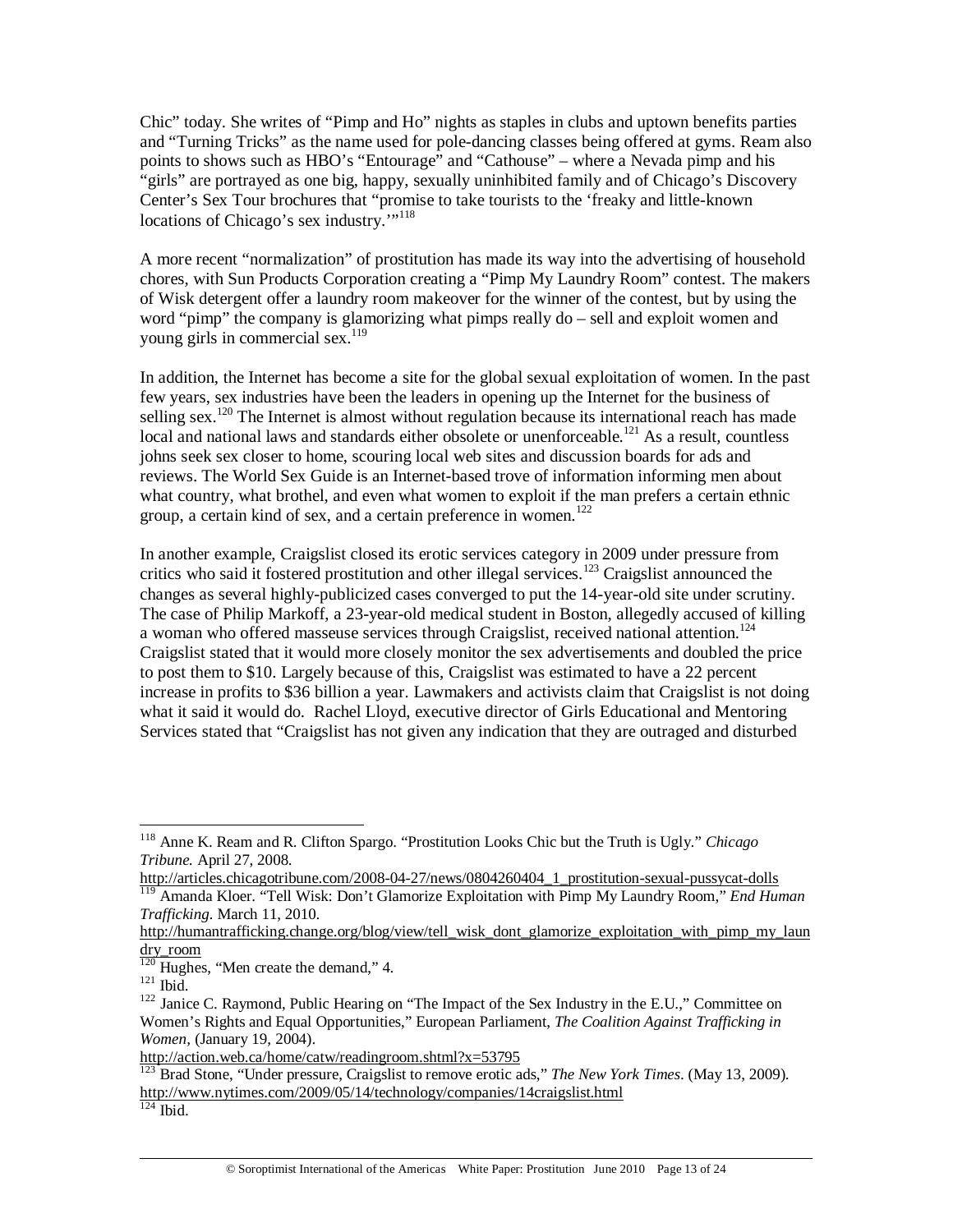that their site is the primary way children are bought in the country. All they have done is made cosmetic changes."<sup>125</sup>

In addition, intense competition on the Internet has led pornographers to attract buyers with more extreme images, such as bondage, torture and bestiality, leading to increased violence against women, as more degrading and violent images, videos and live performances are made and marketed. An American in Phnom Penh, Cambodia, for example, set up a live video chat site to broadcast the pay-per-view rape and torture of women.<sup>126</sup> These hardcore porn images continue the process of objectifying women and institutionalizing gender inequality.

What is most disturbing about all this information is that not only is the sex industry big business on the Internet, but that the selling of its "products"—pornography, prostitution, sex tourism, mail-order brides—all depend on the commodification of women and has become "more acceptable, more normal, and even fashionable and cool."<sup>127</sup>

In addition, the perpetuation of stereotypes in advertising, television, magazines and music videos continue to solidify women's sexual roles and unequal gender relations in multiple ways. Provocative images of women's partly-clothed or naked bodies are especially prevalent in advertising, sexualizing women to grab the viewer's attention.<sup>128</sup> Women become sexual objects when their bodies and their sexuality are linked to products that are bought and sold. Furthermore, women's bodies are often dismembered into legs, breasts or thighs, reinforcing the message that women are objects rather than whole human beings.<sup>129</sup> Commodification of women at stag or bachelor parties has also become normalized in many cultures. Today, men may hire a stripper or lap dancer for such parties, and it is becoming common for these parties to extend to three or four nights in a foreign city where visiting a prostitute becomes part of the events.<sup>130</sup>

#### **Solutions to Addressing Prostitution**

There are four general approaches to addressing the issue of prostitution: prohibition; legalization; decriminalization; and abolition.

**Prohibition.** With the prohibition approach, prostitution is defined as a criminal activity, and all activities related to prostitution are criminalized: soliciting, procuring, pimping and brothel keeping.<sup>131</sup> No distinction is made between those who sell sex, those who buy sex, or those who facilitate the buying and selling of sex or who manage establishments where prostitution takes place.132 In the U.S., with the exception of a few counties in Nevada, there is a prohibition approach to prostitution.<sup>133</sup>

<sup>125</sup> Stone, Brad. Sex Ads Seen as Adding Revenue to Craigslist. *The New York Times*. (April 25, 2010). http://www.nytimes.com/2010/04/26/technology/26craigslist.html?pagewanted=1&th&emc=th<br>
<sup>126</sup> Ibid. Stone, 2009.<br>
<sup>127</sup> Raymond, Public Hearing on "The Impact of the Sex Industry in the E.U."<br>
<sup>128</sup> Media Awareness Network

http://www.media-awareness.ca/english/issues/stereotyping/women\_and\_girls/women\_sex.cfm

<sup>&</sup>lt;sup>130</sup> Just Thoughts Salvation Army blogspot. "Stag parties fuel sex trafficking." (January 24, 2010).<br>http://justhumantraffick.blogspot.com/2010/01/stag-parties-fuel-sex-trafficking.html

<sup>&</sup>lt;sup>131</sup> Donna M. Hughes, "Approaches to Prostitution: Impact on Sex Trafficking," *Women's Studies Program, University of Rhode Island,* PowerPoint Slide 5.

http://www.uri.edu/artsci/wms/hughes/approaches.ppt

<sup>&</sup>lt;sup>133</sup> Donna M. Hughes. "The Demand for Victims of Sex Trafficking." 37. (June 2005) http://www.uri.edu/artsci/wms/hughes/demand\_for\_victims.pdf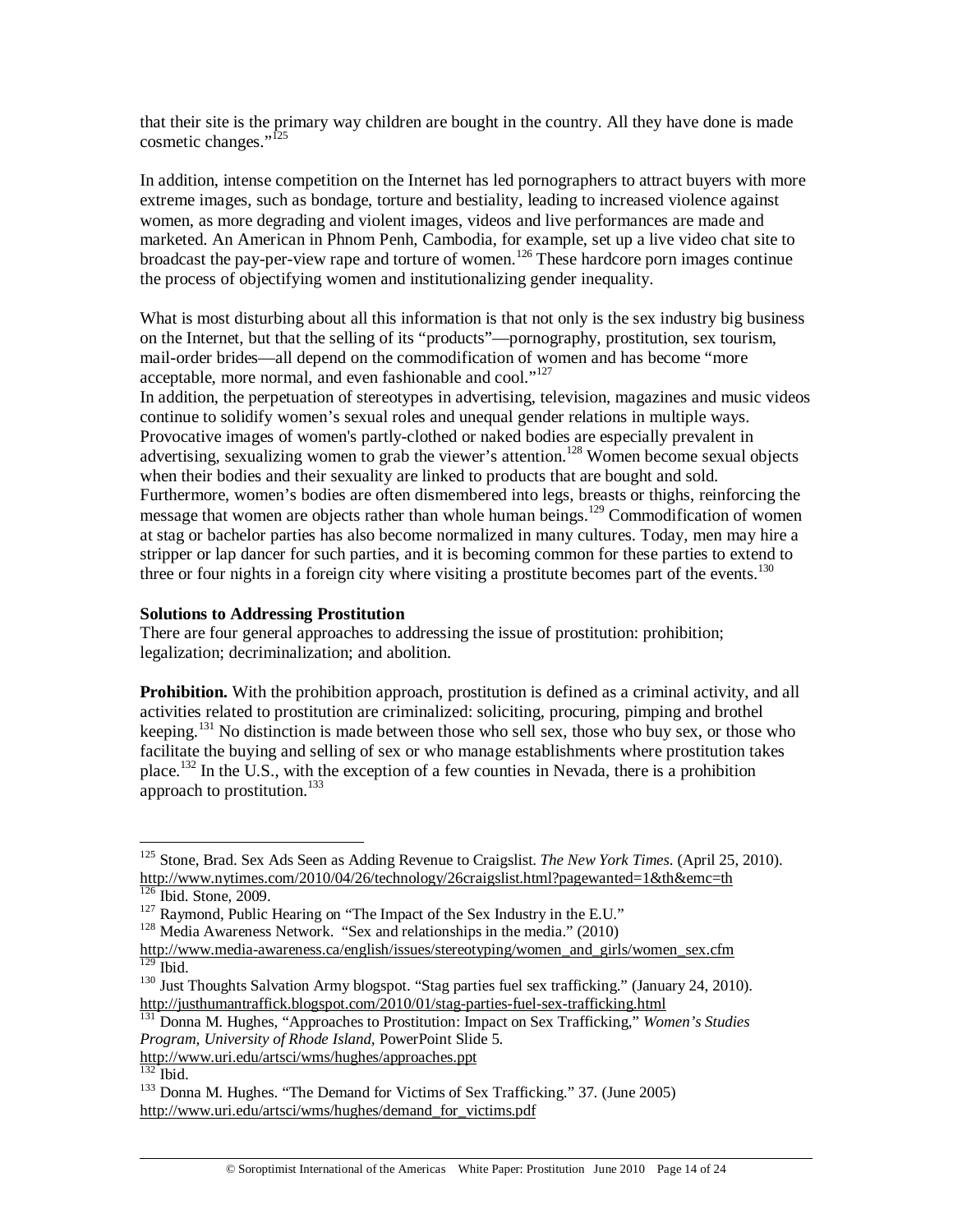Some U.S. state statutes punish the act of prostitution, and other state statutes criminalize the acts of soliciting prostitution, arranging for prostitution, and operating a house of prostitution. On the federal level, the Mann Act (18 U.S.C.A. § 2421 [as amended 1986] makes it a crime to transport a person in interstate or foreign commerce for the purpose of prostitution or for any other immoral purpose.<sup>134</sup>

Other governments, however, such as Thailand, legally prohibit prostitution activities and enterprises but in reality tolerate brothels and the buying of women for commercial sexual exploitation, especially in its sex tourism industry.<sup>135</sup> And in the Philippines, where prostitution, brothel ownership and pimping are illegal, the area continues to be a capital of prostitution, with an estimate of at least half a million prostituted women.<sup>136</sup>

The prohibitionist approach often results in discrimination against victims of prostitution and trafficking when laws are more vigorously enforced against women instead of men who purchase sex acts and exploiters who market sex acts.<sup>137</sup>

**Legalization**. Legalization means that the state imposes regulations under which women can be prostituted. In effect, regulation means that under certain conditions it is permissible to exploit and abuse women.<sup>138</sup>This is the case in several counties in Nevada, the only state in the United States where brothels are legal. Under the legalization approach, prostitutes become sex workers; men become clients; pimps become managers; brothel owners are business people; and traffickers are employment agents who assist migrant sex workers to destination countries to find jobs.<sup>139</sup> The state expects to collect tax revenue from the industry and income earners, as is the case in the Netherlands, Germany and some states of Australia.<sup>140</sup>

The expected benefits of legalization have not materialized, however. Organized crime groups continue to traffic women and children and run illegal prostitution operations alongside the legal businesses.<sup>141</sup> In Germany, legalization was supposed to enable women to get health insurance and retirement benefits, and to join unions, but few women have signed up for benefits or unions. The reason has to do with the basic nature of prostitution; it is not work but abuse and exploitation.<sup>142</sup> In addition, instead of creating a safe haven for women who are prostituted, legalization creates a safe haven for traffickers and organized crime.<sup>143</sup>

http://www.uri.edu/artsci/wms/hughes/mhvlegal.htm

<sup>&</sup>lt;sup>134</sup> Legal Dictionary. Prostitution. http://legal-dictionary.thefreedictionary.com/Prostitution

<sup>&</sup>lt;sup>135</sup> Janice C. Raymond. "Ten Reasons for Not Legalizing Prostitution and a Legal Response to the Demand for Prostitution," *Journal of Traumatic Practice* (2003). 315-332.

http://action.web.ca/home/catw/attach/10%20Reasons%209-15-03%20FINAL%5B1%5D.doc <sup>136</sup> ProCon.org. "100 Countries and Their Prostitution Policies." (June 11, 2009).

http://prostitution.procon.org/view.resource.php?resourceID=000772<br><sup>137</sup> Hughes. "The Demand for Victims of Sex Trafficking." 38.

<sup>&</sup>lt;sup>138</sup> Donna M. Hughes, "Making the harm visible; legalizing prostitution will not stop the harm," published by the *Coalition Against Trafficking in Women*, (February 1999).

 $9$  Donna M. Hughes, "Combating sex trafficking: Advancing freedom for women and girls." Keynote address Northeast Women's Studies Association Annual Conference, (March 5, 2005), 4. http://www.uri.edu/artsci/wms/hughes/combating\_sex\_trafficking.doc

<sup>&</sup>lt;sup>140</sup> Ibid.<br><sup>141</sup> Hughes, "The Demand: Where Sex Trafficking Begins," 4.<br><sup>142</sup> Ibid. 143 Victoria Hayes, "Prostitution policies and sex trafficking," *Chicago-Kent College of Law*, (Fall 2008),

<sup>15.</sup> www.kentlaw.edu/perritt/courses/seminar/VHayes-final-IRPaper.pdf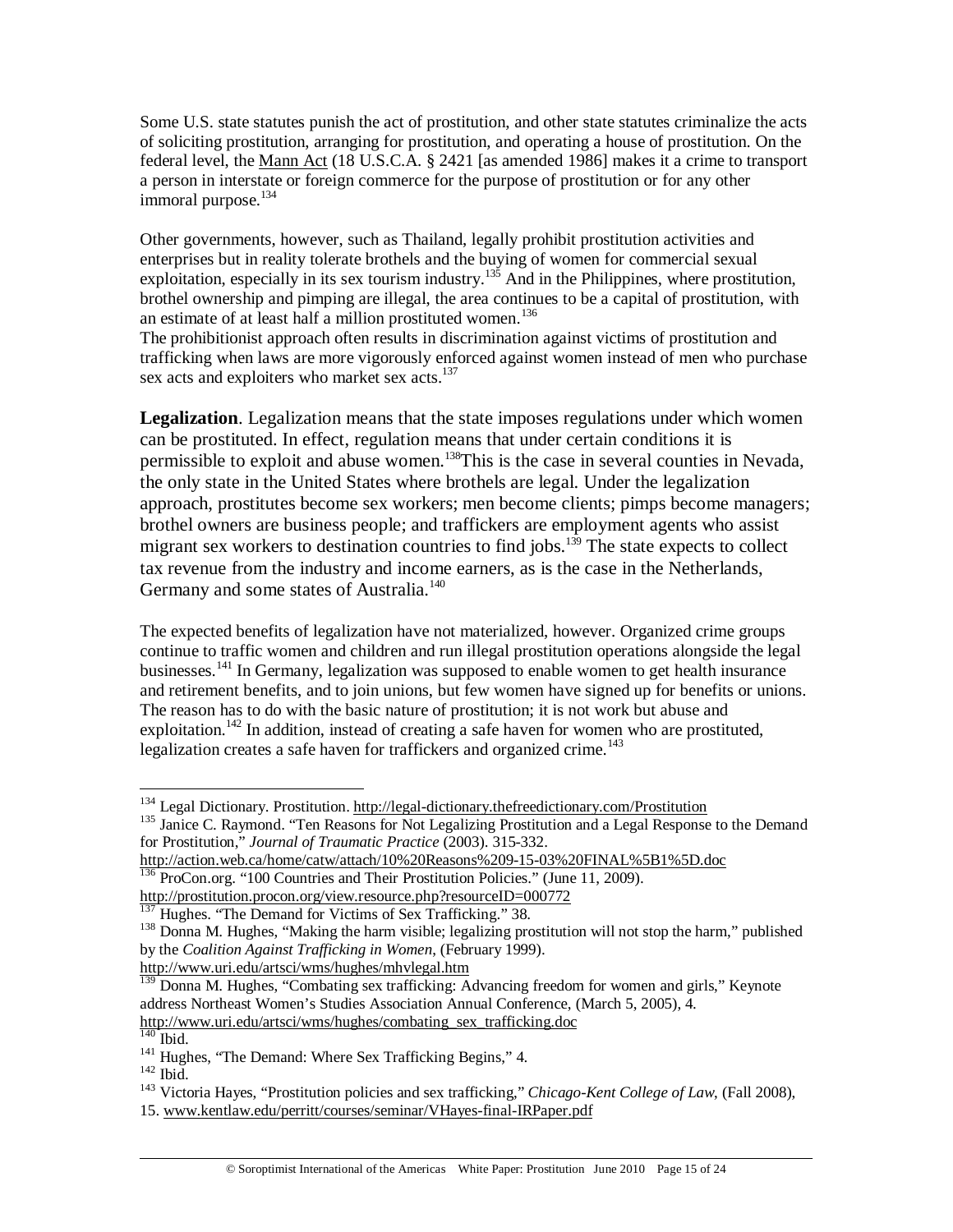**Decriminalization.** Decriminalization means the removal of laws against prostitution. In other words, buying a woman would be socially and legally equivalent to buying cigarettes.<sup>144</sup> Decriminalization eliminates all laws and prohibits the state and law-enforcement officials from intervening in any prostitution-related activities or transactions.<sup>145</sup>

In New Zealand and Australia, for example, prostitution was decriminalized at the national level, meaning they removed all laws criminalizing prostitution, such as brothel keeping, etc. But decriminalization of prostitution in those countries resulted in an increase in illegal, hidden and street prostitution, and promoted sex trafficking.<sup>146</sup> In Sweden, those who sell sex are decriminalized, but the buyers, pimps and traffickers are criminalized. In this case, decriminalization was part of an abolitionist approach.<sup>147</sup>

**Abolitionism.** The term "abolitionism" refers to the 19<sup>th</sup> century movement for the abolition of slavery in the United States. Like in the  $19<sup>th</sup>$  century, when abolitionists fought for the abolishment of slavery, modern abolitionists fight for the abolishment of prostitution as "sexual slavery." Analogous to the traditional concept of slavery, prostituted women are seen as slaves that need to be freed and to be made conscious of their oppression.<sup>148</sup>

Central to this model is that prostitution in itself is not an offense, but any "exploitation of the prostitution of another person" is criminalized, that is, any involvement of a third party, which  $\frac{1}{2}$  includes the johns, or men who buy sex, as well as pimps, brothel keepers and traffickers.  $\frac{149}{2}$ Within this view, prostituted women are not seen as deviants or criminals, but as victims.<sup>150</sup> The underlying idea is that prostitution persists only through the efforts of johns, procurers and pimps, and all those "third parties," who induce women into prostitution. Therefore, the abolition of prostitution and the protection of women against this evil can best be achieved by penalizing johns and those third parties, that is, any one recruiting for, profiting from or organizing prostitution. On the other hand, the prostituted woman herself would not be penalized, as she is a  $\rm victim$ <sup>151</sup>

The abolitionist movement around the world is growing, seeking to provide assistance to victims and hold perpetrators accountable. Instead of simply legalizing prostitution, Sweden passed the Swedish Law That Prohibits the Purchase of Sexual Services in 1999 criminalizing the buyers of commercial sex acts and decriminalizing the sellers of sex acts.<sup>152</sup> Prostitution was denounced as "an aspect of male violence against women and children," and the government increased funding

 $\overline{a}$  $144$  Prostitution Research & Education, "Myths and Facts About the Decriminalization of Prostitution." http://www.prostitutionresearch.com/Decrim\_fact\_sheet.htm

<sup>&</sup>lt;sup>145</sup> ProCon.org, "What is the difference between the decriminalization and legalization of prostitution?" (February 15, 2008). http://prostitution.procon.org/viewanswers.asp?questionID=114

<sup>&</sup>lt;sup>146</sup> Prostitution Research & Education. "Myths and Facts of Decriminalization of Prostitution." http://www.prostitutionresearch.com/Decrim\_fact\_sheet.htm

<sup>&</sup>lt;sup>147</sup> Ibid.<br><sup>148</sup> Marian Wijers and Marieke van Doorninck, "Only rights can stop wrongs: A critical assessment of antitrafficking strategies*," Paper presented at European Conference on Preventing and Combating Trafficking in Human Beings,* European Parliament, Brussels, Belgium, (September 18-20, 2002). http://www.walnet.org/csis/papers/wijers-rights.html

<sup>150</sup> Ibid.<br>
<sup>151</sup> Ibid.<br>
<sup>152</sup> Gerdes, 189-190.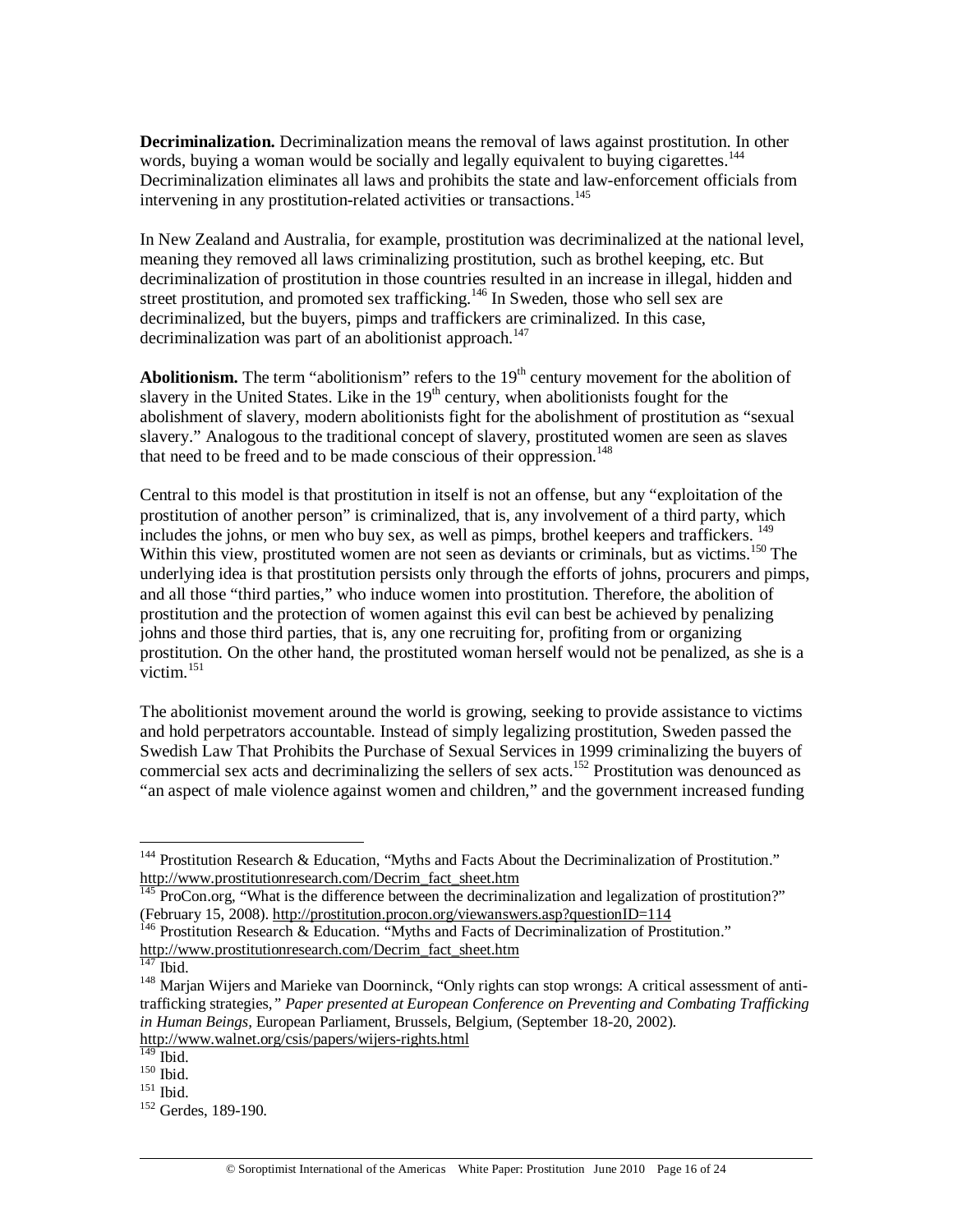both toward services to help women exit the sex trade and toward public education.<sup>153</sup> Police and prosecutors were trained intensively and pushed to enforce the law. Within five years, Sweden drastically reduced the number of both women in prostitution and johns.<sup>154</sup>

In addition, Stockholm saw reductions of between 60-80 percent in the numbers of the men prostituting women. Other cities have almost completely rid themselves of street prostitution and massage parlors and brothels are steadily disappearing. Sweden also has been able to almost completely cut out the trafficking of foreign women and girls into the country. In 2002, Sweden passed legislation increasing the government's law enforcement capabilities targeting recruiters, transporters, and hosts involved in human trafficking.<sup>155</sup>

Boriana Jönnson, member of the Stockholm-based Kvinna til Kvinna Foundation, a women's group, said, "The ban demonstrates the ethical and political attitude of the state toward prostitution and gender equality in general. From the viewpoint of human rights, there can't be such a relationship in which a man would purchase and own the body of a woman as a commodity. No civilized society, regardless of the possible fiscal or other benefits, should allow for that. Furthermore, prostitution is treated in Sweden as a crime of violence and sexual exploitation in which the women are the victims."<sup>156</sup>

#### **What can be done?**

Many argue that prostitution will always be around so why bother trying to stop it. But the abolitionist model seems to be a promising answer and ties in with the bottom-line answer to that question: Society needs to acknowledge the role of johns. "If prostitution is about choice, it's about the man's choice to pay women for sex."157 Men *choose* to commodify women by renting their bodies and using them for sexual gratification; men *choose* to turn a blind eye to the harsh reality that women and girls suffer; men *choose* to go on sex junkets to impoverished countries and prey on vulnerable women.<sup>158</sup>

Advocates who focus on the demand side of prostitution advise: 1.) targeting the johns and all players in the demand side of prostitution; 2.) abandoning the idea of legalization; 3.) changing societal attitudes; 4.) educating boys; 5.) enforcing the laws; 6.) and helping the women.<sup>159</sup>

# **1.) Targeting all components of the demand side of prostitution.** Governments, non-

governmental organizations and religious communities need to focus on reducing the demand for victims of prostitution and sex trafficking. This entails penalizing all components of the demand side, including the men, or johns, who purchase sex acts; the exploiters, e.g., the traffickers and pimps who profit from the sale of women for sex; and the states that act as pimps. Greater awareness also needs to be created about the culture that distorts the nature of prostitution.<sup>160</sup>

Men who buy women for sexual exploitation are the least discussed side of prostitution. States could address this demand by penalizing, criminalizing and sentencing the men who buy women,

<sup>&</sup>lt;sup>153</sup> Ibid., 190.

<sup>154</sup> Ibid.<br>155 Ibid.<br>156 Zurita.<br><sup>157</sup> Malarek, 294.<br><sup>158</sup> Ibid. 295-298.

 $160$  Hughes, "Prostitution: Causes and solutions," 7.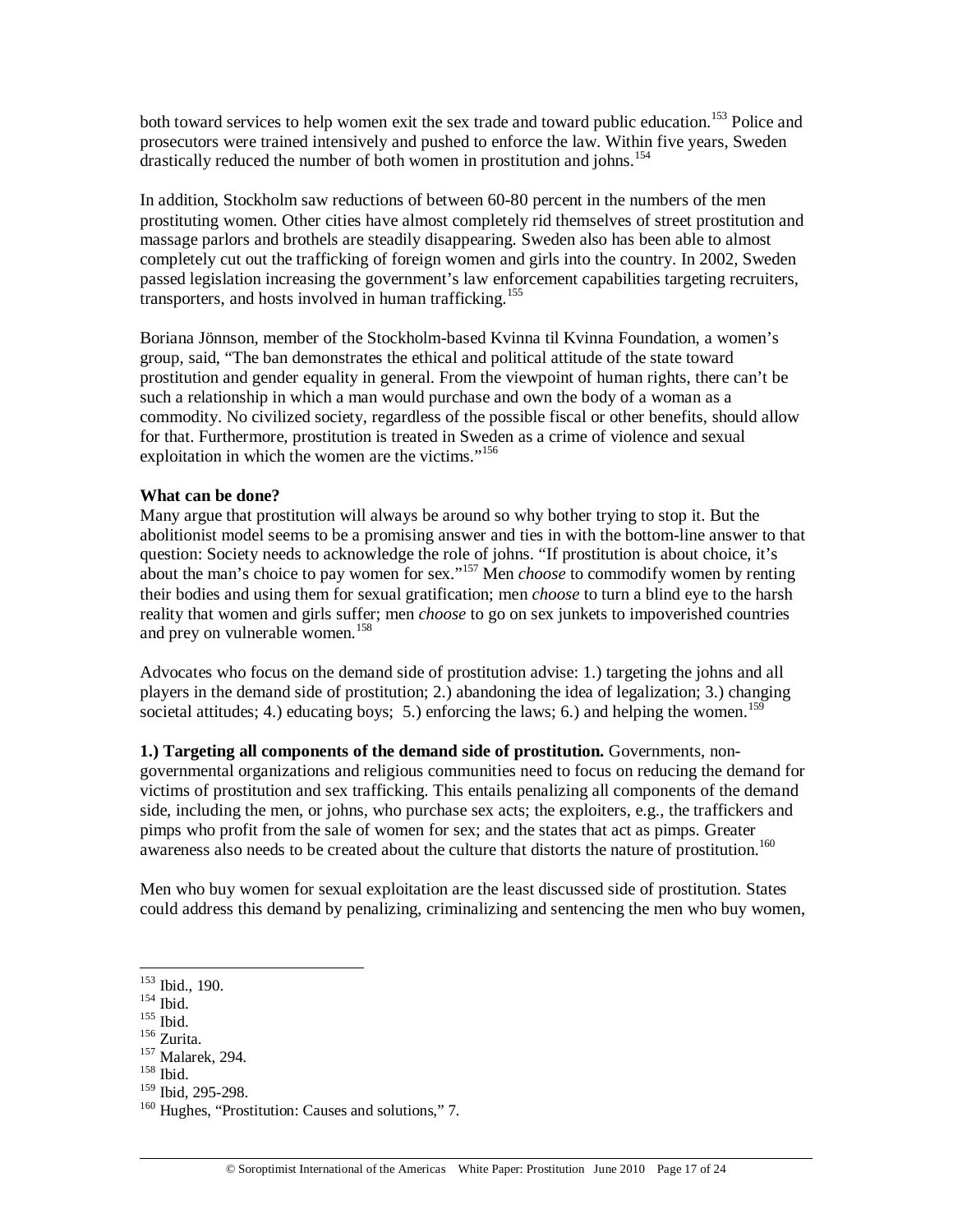and teach men what's at stake.<sup>161</sup> Sweden's law against the buying of "sexual services" has been a model that could be emulated elsewhere. Sweden has clearly chosen to resist the legalization/regulation of prostitution and to address prostitution as a form of violence against women. $162$ 

In addition, men soliciting sex from women in prostitution need to face consequences for their behaviors, and a john school is a good first step.<sup>163</sup> The late Norma Hotaling, an ex-prostituted woman, started "john schools" in the 1990s for men arrested for soliciting a prostituted woman. The goal was to educate men about the harm they were doing to women and girls and the risks to themselves when they engaged in illegal activity.

Hotaling said that only when men's "demand" for victims was countered would the number of victims decrease. Her "john school" project has become a model and is replicated throughout the United States and the world.<sup>164</sup> According to Terry Jackson, former assistant district attorney in San Francisco, the First Offender Prostitution Program (a john school started by Hotaling) "gets people thinking. It makes them think about prostitution. It makes them think about the exploitation of people and the social ramifications."<sup>165</sup>

The strategy behind the city's john school—set up 15 years ago—appears to be working. A study by the U.S. Justice Department in March 2010 concluded that the program has been effective in substantially reducing recidivism among men arrested for soliciting prostituted women.<sup>166</sup> The study found that men who went through the program were about 30 percent less likely to be rearrested for soliciting a prostituted woman than men who did not attend.<sup>167</sup>

In addition to john schools, Melissa Farley also advises prison time, a letter to the family of johns (most johns are married with children, according to researchers and former prostitutes) or posting their photo online or in the media. "They really don't like letters to their family," she said at the National Prostitute Diversion Conference in Dallas.<sup>168</sup>

Equally important is criminalizing and penalizing the exploiters and traffickers. Successful prosecutions of individuals and criminal networks that traffic and pimp women will eliminate a significant portion of transnational organized crime and corruption involved in prostitution and trafficking.<sup>169</sup> And instead of governments cashing in on the economic benefits of the sex industry by taxing it, they should invest in the futures of prostituted women by providing economic resources to provide real alternatives for them.<sup>170</sup> Finally, if there were no false messages in the

<sup>&</sup>lt;sup>161</sup> Malarek, 295.

<sup>&</sup>lt;sup>162</sup> Gunilla Ekberg, "The Swedish Law that Prohibits the Purchase of Sexual Services," *Coalition of Women* Against Trafficking, (October 2004), 1192. http://action.web.ca/home/catw/readingroom.shtml?x=71054<br>
<sup>163</sup> Malarek, 295<br>
<sup>164</sup> Kathryn Jean Lopez, "The New Abolitionist Movement," *National Review Interrogatory*, (January

<sup>&</sup>lt;sup>165</sup> Hughes, "Best Practices," 31.<br><sup>166</sup> PBS Now. "John Schools: Can men who hire prostitutes be reformed?" May 30, 2008.<br>http://www.pbs.org/now/shows/422/prostitution.html

 $\frac{167}{167}$  Ibid. 168 Megan Feldman. "OK, so Dallas is changing the way it deals with prostitutes, but what about the johns?" *Dallas Observer/Dallas news blog*, (November 6, 2009).

http://blogs.dallasobserver.com/unfairpark/2009/11/something\_about\_johns.php  $\frac{169}{169}$  Hughes, "Men create the demand," 2.

<sup>&</sup>lt;sup>170</sup> Janice C. Raymond, "10 reasons for not legalizing prostitution," *Prostitution Research & Education*, March 25, 2003. http://www.prostitutionresearch.com/laws/000022.html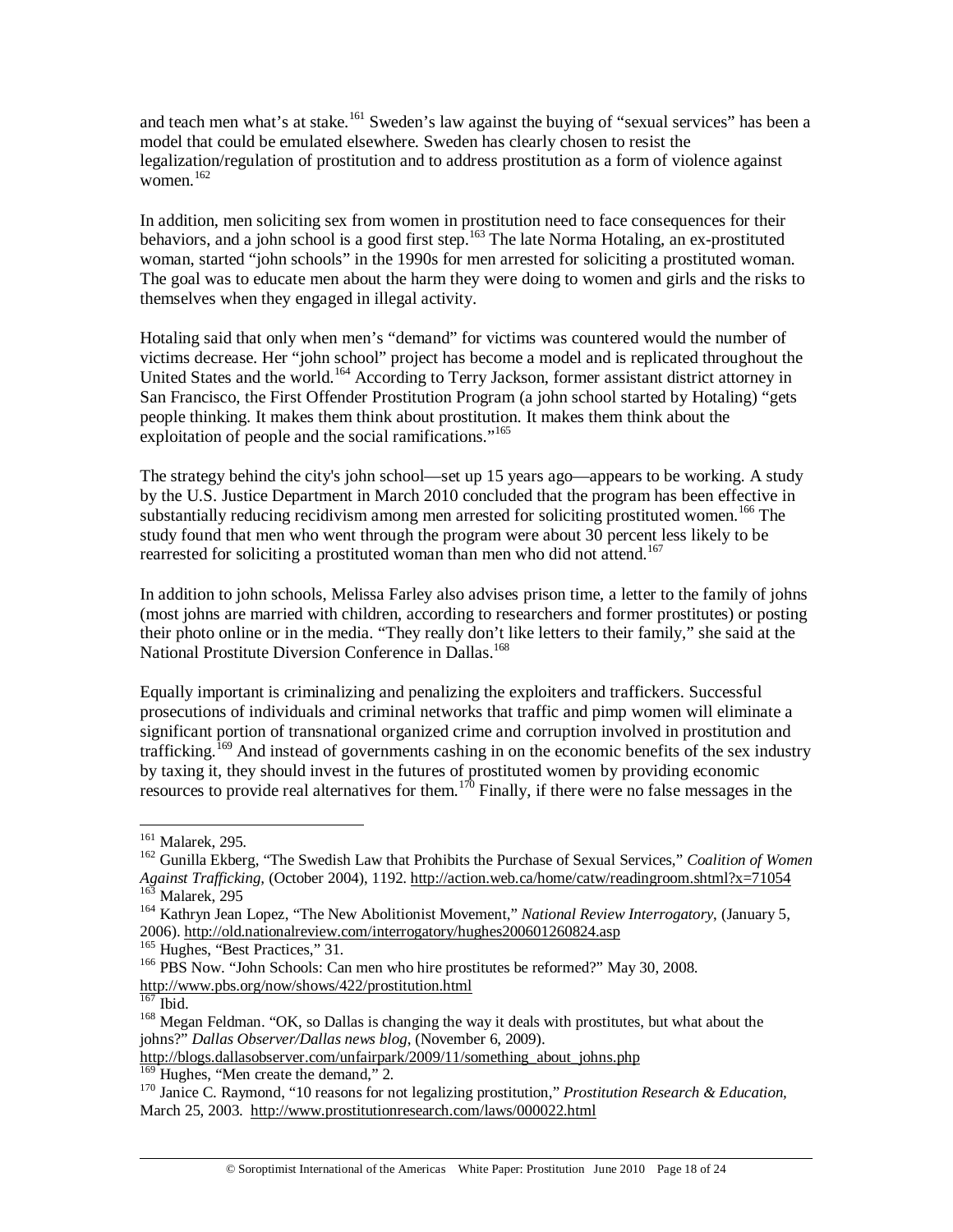mass media about prostitution, it would not be seen as a "glamorous or legitimate job" and would be seen as less normalized and accepted in culture.<sup>171</sup>

**2.) Abandoning the idea of legalization**. Over the past decade, the most popular proposed solution to prostitution and sex trafficking is legalization. Many people believe that by calling for the legalization of prostitution, they are dignifying and professionalizing the women in prostitution. But dignifying prostitution as work doesn't dignify the women. It simply dignifies the sex industry.<sup>172</sup> Legalization will never sanitize the buying and selling of women for sexual gratification, and will never put an end to the violence and degradation they endure.<sup>173</sup>

Prostitution has been legalized with the expectation that it would bring positive outcomes in Australia, the Netherlands, Germany and New Zealand.<sup>174</sup> But legalization does not reduce prostitution or trafficking; in fact, both activities increase because men can legally buy sex acts, and pimps and brothel keepers can legally sell and profit from them.<sup>175</sup> The argument that legalization was supposed to take the criminal elements out of sex businesses by strict regulation of the industry has failed.

Amsterdam is known for prostitution. Its red light district draws tourists from around the globe in search of sex and voyeurism. So, how did legalizing prostitution work for Amsterdam? Amsterdam Mayor Job Cohen admitted that the Dutch experiment to end abuse by legalizing prostitution has failed.<sup>176</sup> He has been quoted in the media as saying: "Almost five years after the lifting of the brothel ban in 2000, we have to acknowledge that the aims of the law have not been reached. Lately we've received more and more signals that abuse still continues." The police admit, "We are in the midst of modern slavery."

**3.) Changing social attitudes about prostitution.** Society must confront just how damaged "masculinity is today and how destructive male behavior has become, both inward and outward."<sup>177</sup> The consumerist/consuming society gives priority to individualism in the U.S. and to the unrestrained consumption of people and things. In addition, patriarchal cultures rest on the idea that the unique duty of women is to satisfy men sexually, in marriage or by prostitution.<sup>178</sup> Music, videos, TV, commercials, magazine ads, Hollywood movies and pornography also contribute to teaching young men to view women, girls and sex as a commodity that can be bought and sold.<sup>179</sup>

Magazine ads that fantasize gang rape or hip-hop and "gangsta" rap all sexualize and demean women. In addition, various filming techniques, such as camera shots that pan over women's bodies or present fragments of women's bodies as a number of disconnected body parts, can dehumanize women and create an environment where sexual assault and violence against women are not taken seriously. Countries and communities desperately need intervention programs that change the attitudes of men, women and society at large.<sup>180</sup> While men are largely responsible for the demand side of prostitution, women in society are often complicit in their tacit acceptance of

<sup>&</sup>lt;sup>171</sup> Hughes, "Prostitution: Causes and solutions," 7.

<sup>&</sup>lt;sup>172</sup> Raymond, "10 reasons for not legalizing prostitution," 1.<br>
<sup>173</sup> Malarek, 295.<br>
<sup>174</sup> Hughes, "Prostitution: Causes and Solutions," 2.<br>
<sup>175</sup> Ibid.<br>
<sup>176</sup> Zurita.<br>
<sup>176</sup> Zurita.<br>
<sup>176</sup> Gerdes, 80.

<sup>&</sup>lt;sup>179</sup> Malarek, 297.<br><sup>180</sup> Ibid.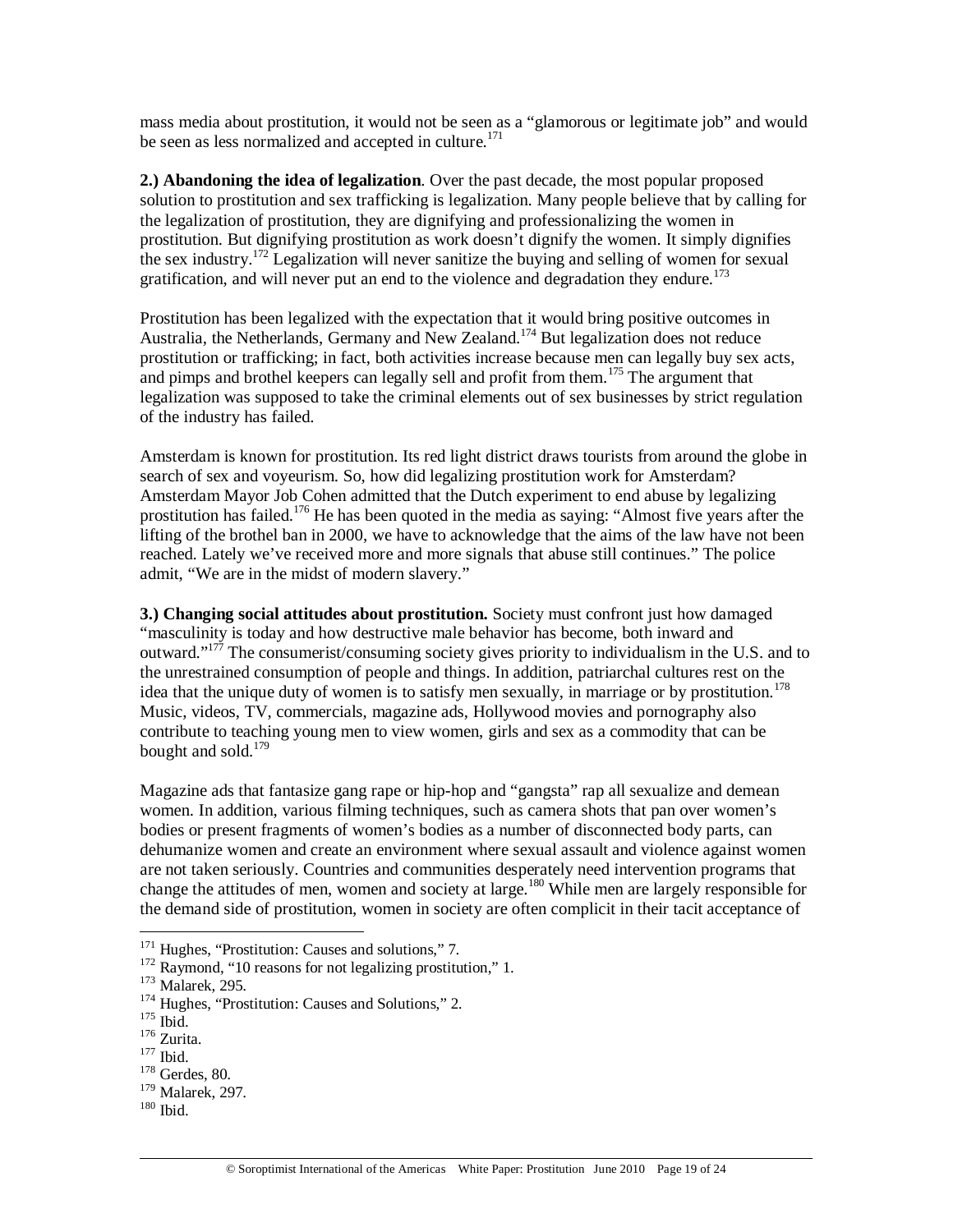prostitution and the sexualization of girls. While some women's rights groups are attempting to create awareness about the violence against prostituted women, all people concerned with human rights—men and women—must address the massive denial in society regarding its harm and its normalization as an inevitable social evil.<sup>181</sup>

**4.) Educate Young People—Especially Boys.** Young people need frank, open discussions about sex, sexuality and healthy relationships. Boys need to know what it means to be a man because what they are seeing in society today can have a devastating effect on them.<sup>182</sup> Contributing to an unhealthy sense of women and their bodies is the increasing use of pornography by young boys. One study found that 60 percent of boys have seen porn by age 16, and the average age at which boys start watching is 11 years old. Proper sex education in schools needs to start before that  $age.<sup>183</sup>$ 

Society needs to teach boys about loving and lasting relationships built on respect for girls and women. The Coalition Against Trafficking in Women (CATW), for example, sponsors projects that work to educate boys and young men in changing their sexual attitudes toward girls and women. The video, "First Time," critiques the "coming of age" rite in which teenage boys are encouraged to have their first sexual experience with a prostituted girl or young woman.<sup>184</sup> And in the Philippines and Mexico, the CATW disseminates an educational manual that challenges concepts of masculinity centered around sexual violence and exploitation.<sup>185</sup>

**5.) Enforcing the laws.** Every country has laws in place regarding trafficking, abduction, coercion, assault and rape.186 What is needed, however, are successful prosecutions of individuals and criminal networks that traffic and pimp women. This will eliminate a significant portion of transitional organized crime and corruption that exists in countries throughout the world.<sup>187</sup> Again, Sweden is a role model in their practice of criminalizing the buying of sexual services.

**6.) Helping the women.** According to sex industry advocates, prostituted women are provided with condoms and a union, their problems will be solved. But research shows that women want more than condoms and unions—they want to get out of prostitution.<sup>188</sup> According to research, when prostituted women were asked what they needed to get out of prostitution, they responded:<sup>189</sup>

- a home or safe place to live, 78 percent
- job training, 73 percent
- alcohol and drug treatment, 67 percent
- health care, 58 percent
- peer support, 50 percent

http://www.catwinternational.org/campaigns.php#curb

189 Annie Lobert. "Prostitution statistics – The real truth." *Powerhouse Ministry.* http://powerhouse-ministry.org/annielobert\_prostitution.aspx

<sup>&</sup>lt;sup>181</sup> Farley, "Prostitution is Sexual Violence."

<sup>&</sup>lt;sup>182</sup> Ibid., 298.<br><sup>183</sup> Alex DeBranco. "Porn Teaches Boys that Sexual Assault is A-Okay." *Women's Rights.* (January 27, 2010).<br>http://womensrights.change.org/blog/view/porn\_teaches\_boys\_that\_sexual\_assault\_is\_a-okay\_

 $\frac{184}{184}$  Coalition Against Trafficking in Women. "Project to Curb Male Demand for Prostitution,"

<sup>&</sup>lt;sup>185</sup> Ibid.<br><sup>186</sup> Malarek, 297.<br><sup>187</sup> Hughes, "Men create the demand." <sup>188</sup> Farley, "Unequal," 2.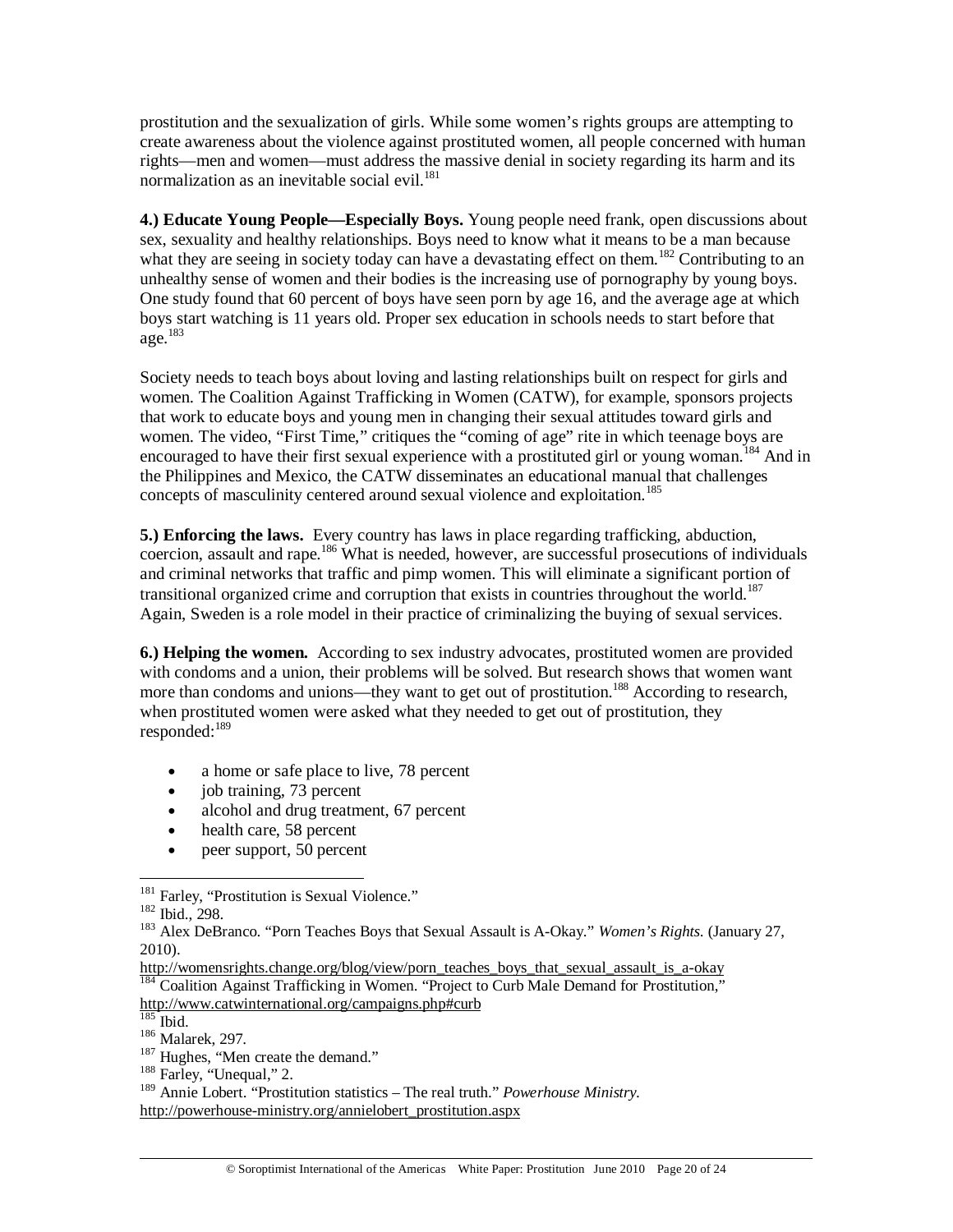- individual counseling, 48 percent
- legal assistance, 42 percent
- child care, 28 percent.

In order to "get out" of prostitution, women need a variety of supportive services. One example is the Breaking Free program in St. Paul, Minnesota. That program, suffering now due to government cutbacks, works with about 400 women a year, in all venues of prostitution—on the street, off the Internet, in escort services, or with international women being trafficked for sex work. Breaking Free offers a 12-week support group and aftercare; life skills classes; 18-to-24 month transitional housing for at least seven women; and a "john school."<sup>190</sup>

The Council for Prostitution Alternatives (CPA) in Portland, Oregon, is another example. The mission of CPA is to support women and children affected by the sex industry to find safer, healthier life paths by exploring alternatives in a safe and supportive structure. Their services include: case management, emergency services, and educational and peer support groups.

#### **Conclusion**

Today, men are no longer invisible in their role of perpetuating prostitution and sex trafficking. A more comprehensive view of the global sex trade has brought the "demand" side to the attention of activists, scholars, and officials.<sup>191</sup> The bottom line: If there were no demand, prostitution would not exist. "If men the world over did not demand sex, there would be no need to corral, break and submit millions of women and children to this dehumanizing experience."<sup>192</sup>

The world at large has to continue to talk about the men who are the perpetrators. They are the ones who have to be accountable, to take responsibility for their behavior, and stop buying and sexually exploiting women and girls. Governments and non-governmental organizations have to continue to discuss and act against these buyers and perpetrators while also finding ways to assist women out of prostitution. Society also needs to become more aware of the value of women and girls and how the sexualization of girls, in particular, is a broad and increasing problem and is harmful to girls' self-image and healthy development.

Even with these measures, however, many people still throw up their hands in surrender, asking "why even bother?" Some argue that it is unrealistic to think that prostitution can ever be abolished. They may feel it is too intimidating, ugly, entrenched and pervasive a problem.<sup>193</sup> This is a dangerous position. By accepting defeat and surrendering to pro-prostitution forces, society is basically accepting that these women and girls deserve to be abused and raped.<sup>194</sup>

What is at stake is too important, too critical to continue to ignore—that is, the dignity of women and girls worldwide. In prostitution, there is no dignity, no empowerment, no equality in any form. As long as men continue to feel they have the right to rent, buy and sell the bodies of women and girls, there will never be equality in the world of any kind. This is NOT a right and never should be, and everyone needs to do all in his or her power to abolish prostitution.

<sup>190</sup> Pat Pheifer, "A way out of prostitution." *StarTribune.com*, (October 14, 2009). www.startribune.com/local/63937547.html

<sup>191</sup> Donna M. Hughes, "Demand for Child Victims," *Fafo Institute for Applied International Studies, Brussels,* (December 1-2, 2004), 14.

http://www.uri.edu/artsci/wms/hughes/child\_victims.doc

 $\frac{192}{2}$ Malarek, 293.

<sup>193</sup> Ibid., 298.

 $194$  Ibid.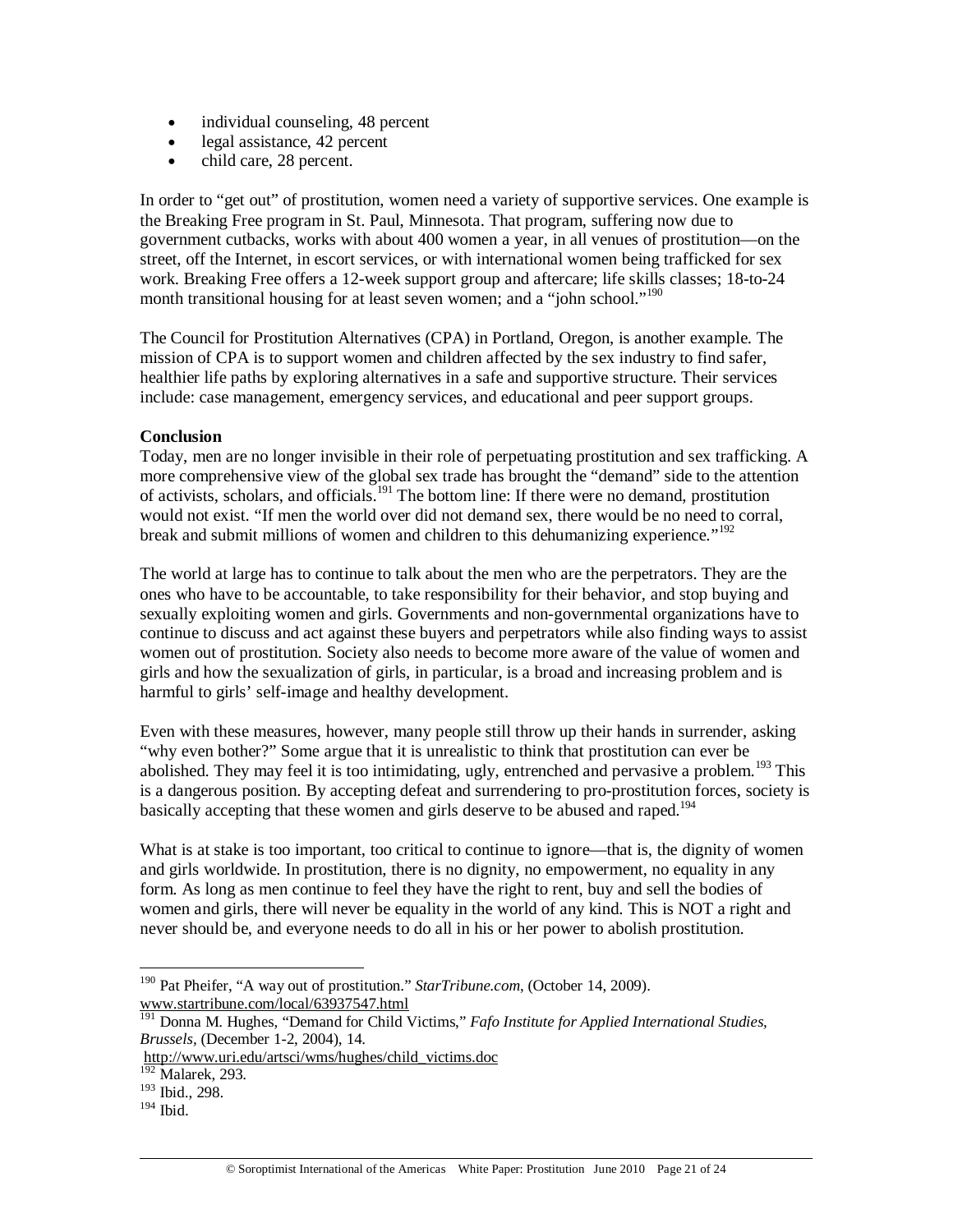# **How Soroptimist Works to End Prostitution and Trafficking**

Soroptimist is an international volunteer organization for business and professional women who work to improve the lives of women and girls, in local communities and throughout the world. Soroptimist clubs undertake a number of different projects to confront local realities facing women and girls. Many projects directly and indirectly help victims of prostitution and women and girls vulnerable to prostitution by providing direct aid—giving women economic tools and skills to achieve financial empowerment and independence. As an organization, Soroptimist supports the following programs:

**Soroptimists STOP Trafficking—**In 2007, Soroptimist launched a public awareness campaign to address the sex trafficking and slavery of women and girls. A launch event was held on December 2, the International Day for the Abolition of Slavery (non-U.S.) and on January 11, the National Day of Human Trafficking Awareness (U.S.). Soroptimist chose an awareness-raising project because a necessary first step in ending sex trafficking and sex slavery is ensuring that everyone knows it exists. Soroptimist clubs also pursue initiatives addressing prevention, advocacy for better laws, and victim services.

Soroptimist International of Makati, Philippines, focused on providing at-risk women with economic alternatives to prostitution. The club conducted a nine-month livelihood skills training program for trafficked and prostituted women ages 14 to 18. Recognizing these women lacked skills that would make them otherwise employable in the professional world, the club developed skills training modules in partnership with the Third World Movement against the Exploitation of Women. Each module included practical lessons in "How to Start a Small Business," "Values Formation/Guidance Counseling," and "Skills Training Demonstration." The aim of the project was to educate and empower trafficked and prostituted women to become financially self-reliant entrepreneurs. The participants worked in teams with each creating a business plan eligible for a loan (from the Makati club) to start from its own business.

Soroptimist International of Dazaifu, Japan, advocated for trafficking victims' rights by partnering with nine other Soroptimist clubs and a local women's empowerment organization to carry out a signature collection campaign. The campaign called for legislation provisionally titled "Protection of Sex Trafficking Victims Act." By the end of the project, the club and its partners had collected more than 2,000 signatures that were sent to the Women's Empowerment Center in Fukuoka for further action.

Soroptimist International of Ripon, California, supported Lighthouse, a program that offers friendship and hope to prostituted women in the red light district in Amsterdam, the Netherlands. The club donated funds to Lighthouse for a resource center on human trafficking aimed at educating the prostituted women. Twice a week, Lighthouse members serve coffee and tea to the women in their "display windows," providing practical help and resources on how to start a new life. The program also started a weekly support group, offering immigration referrals, access to healthcare, job training, counseling, rehabilitation, and legal assistance.

**Soroptimist Women's Opportunity Awards—**The Women's Opportunity Awards program is Soroptimist's major program. The awards improve the lives of women and their families by giving them resources to improve their education, skills, and employment prospects. By helping women receive skill and resource training, Soroptimist provides women with economic alternatives to prostitution.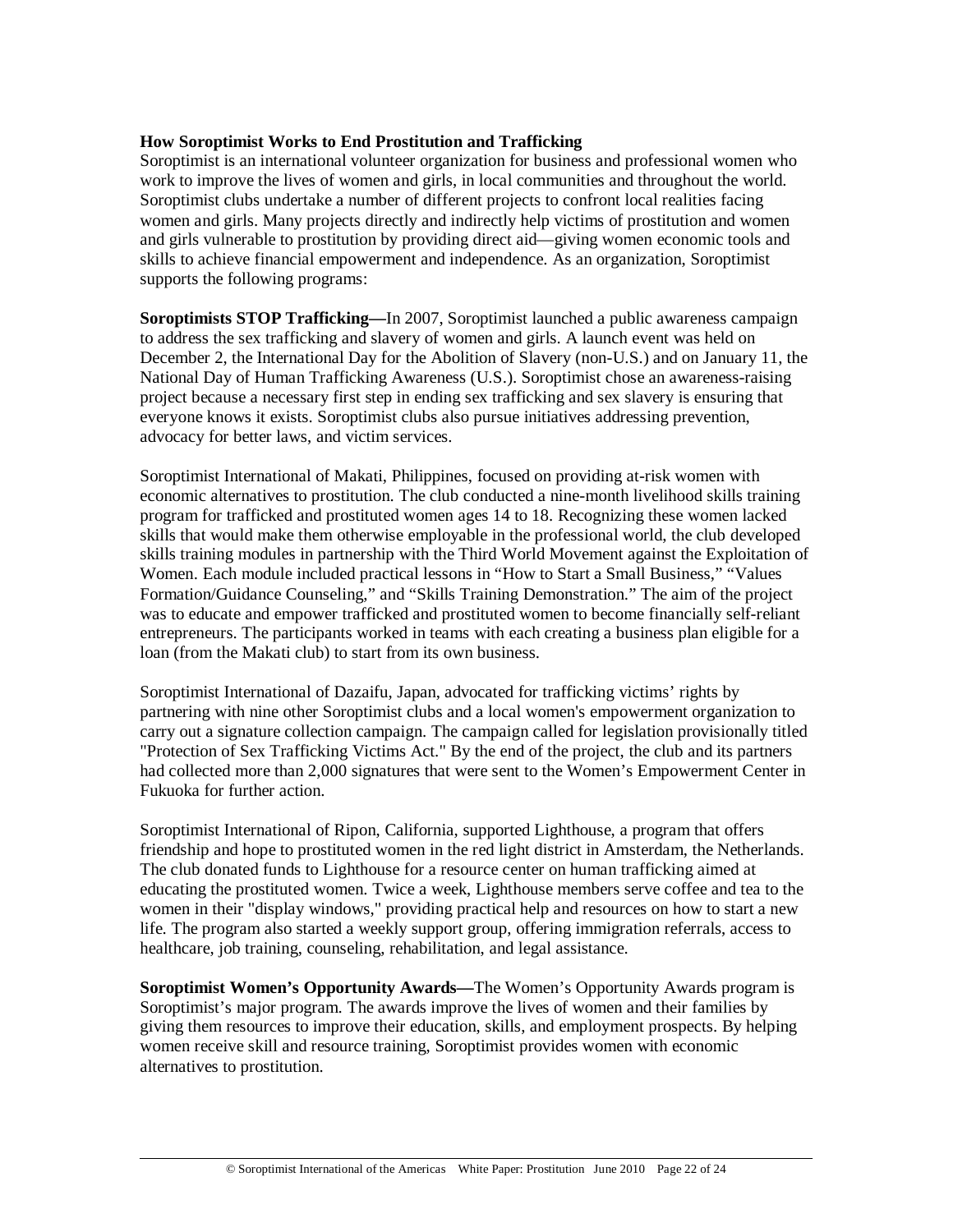Many Women's Opportunity Award recipients have overcome enormous obstacles in their quest for a better life, including poverty, domestic violence, substance abuse, prostitution and trafficking. Each year, about \$1.5 million is disbursed through the awards to help women achieve their dreams of a better life for themselves and their families. Since the Women's Opportunity Awards program began in 1972, it is estimated that \$25 million has been disbursed and more than 30,000 women have been assisted.

One recent recipient, Minda Pascual of the Philippines, endured years and years of abuse—first at the hands of her mother's live-in partner and then as a trafficked woman working in the sex trade. She was drugged and her life was destroyed. She had three children by foreign men from the nearby military base and feared that her children would suffer as she had. Even when she did try to leave prostitution, she couldn't find other work that would pay enough to feed her children. Finally, with the help of an NGO, she enrolled in a vocational course. She managed to continue her education until she ran out of money. She was introduced to Soroptimist International of Sampaloc and received the club's 2008-2009 Women's Opportunity Award so she could continue her education. Minda dreams of becoming a social worker but it hasn't been easy—the temptation to return to the sex trade was strong at some points. But she never returned because of her children and her passion to help other women victims regain their dignity. She plans to help prostituted women with practical help, specifically in rescuing women and helping them to find gainful employment.

**Soroptimist Club Grants for Women and Girls—** Often the abilities and ambitions of Soroptimist clubs exceed their financial resources. Soroptimist introduced the Soroptimist Club Grants for Women and Girls in 1997 to assist with community projects that improve the lives of women and girls. Each year, grants are given to clubs working on projects that help foster economic independence, provide job skills training and education, and provide women with the resources necessary to move themselves and their families out of poverty. Projects of this type give women economic alternatives to prostitution. In the 2009-2010 club year, Soroptimist is awarding thirty-one projects with a total of \$175,000 in funding. Since the program's inception, more than \$2.5 million has been awarded for 427 projects assisting more than 200,000 women and their families. Several grants have supported anti-trafficking projects around the world.

**Ruby Award: For Women Helping Women.** Formerly the Soroptimist Making a Difference for Women Award, the newly named Soroptimist Ruby Award honors women who have worked to improve the lives of women and girls through their professional and/or volunteer work. Each year, Soroptimist chooses one finalist, who is honored and receives a \$5,000 donation to the charitable organization of her choice.

A recent region recipient, Theresa Flores, was a 15-year-old girl from a good, upper-middle-class, Catholic family when she was forced to work as a sex slave for two years in an upscale suburb of Detroit, Michigan. Her father was an executive who moved every two years with his job. When the family moved to a Detroit suburb, Flores met a boy who raped her. His cousins had secretly taken photos of the rape and the boy threatened to send the pictures to her father unless she "earned" them back. For the next two years, the boys plied her with drugs, raping and beating her and selling her body to others. Finally, Flores was saved when her family was relocated to Connecticut. After the move, she graduated from high school, attended Ball State for her undergraduate degree and later, earned a master's degree in counseling education from the University of Dayton. While at college, Flores found the courage to speak out about her experience and today works to end human trafficking. A single mother of three, she is a licensed social worker and has written two books, "The Sacred Bath: An American Teen Story of Modern Day Slavery" and "The Slave Across the Street." Working to help pass human trafficking